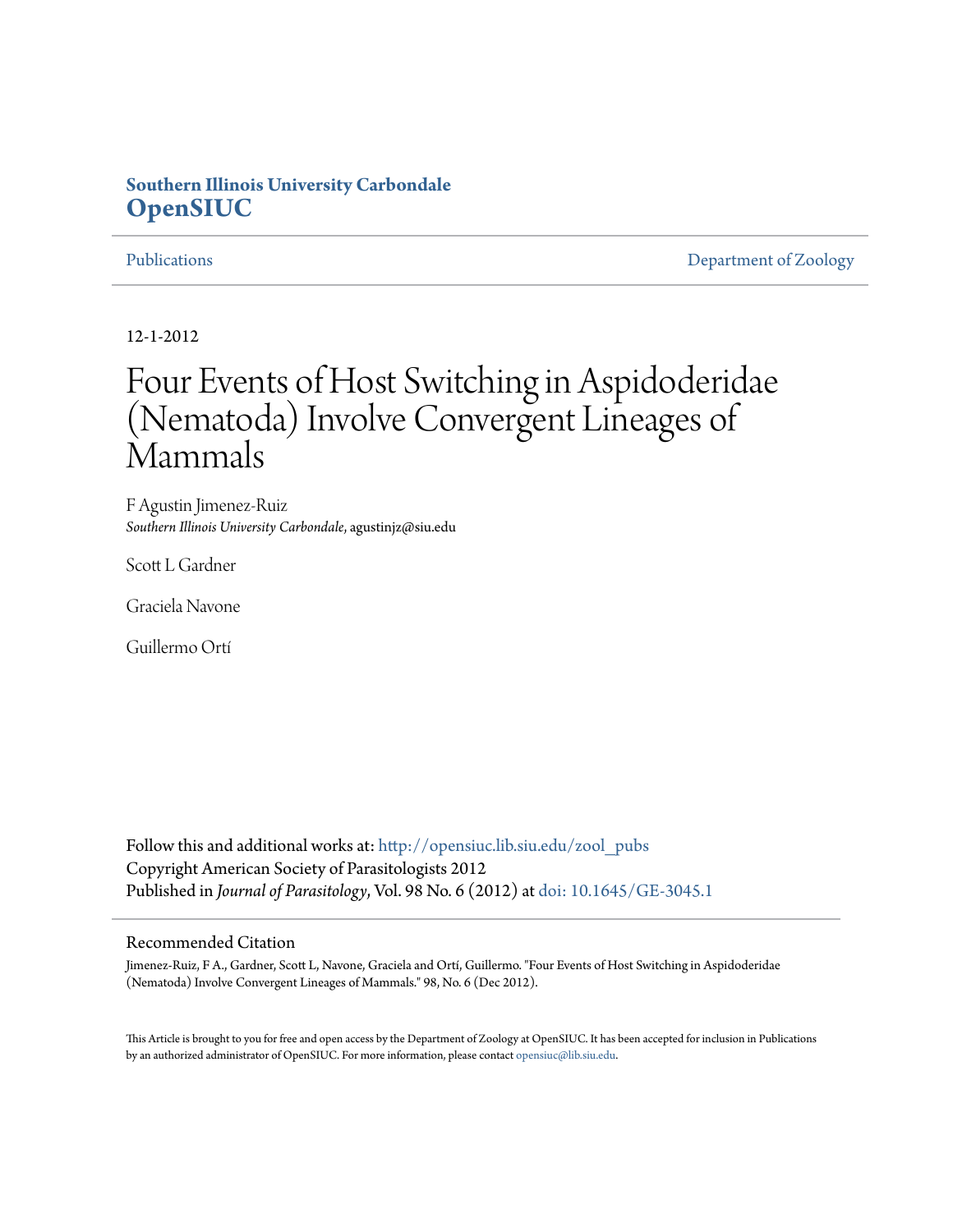## FOUR EVENTS OF HOST SWITCHING IN ASPIDODERIDAE (NEMATODA) INVOLVE CONVERGENT LINEAGES OF MAMMALS

#### F. Agustín Jiménez, Scott L. Gardner\*, Graciela Navone, and Guillermo Ortí<sup>+</sup>

Department of Zoology, Southern Illinois University, Carbondale, Illinois 62901-6501. e-mail: agustinjz@zoology.siu.edu

ABSTRACT: The Great American Interchange resulted in the mixing of faunistic groups with different origins and evolutionary trajectories that underwent rapid diversification in North and South America. As a result, groups of animals of recent arrival converged into similar habits and formed ecological guilds with some of the endemics. We present a reconstruction of the evolutionary events in Aspidoderidae, a family of nematodes that infect mammals that are part of this interchange, i.e., dasypodids, opossums, and sigmodontine, geomyid, and hystricognath rodents. By treating hosts as discrete states of character and using parsimony and Bayesian inferences to optimize these traits into the phylogeny of Aspidoderidae, we reconstructed Dasypodidae (armadillos) as the synapomorphic host for the family. In addition, 4 events of host switching were detected. One consisted of the switch from dasypodids to hystricognath rodents, and subsequently to geomyid rodents. The remaining set of events consisted of a switch from dasypodids to didelphid marsupials and then to sigmodontine rodents. The reconstruction of the ancestral distribution suggests 3 events of dispersal into the Nearctic. Two of these invasions would suggest that 2 different lineages of dasypodid parasites entered the Northern Hemisphere at different times, which is consistent with the presence of 2 lineages of armadillos in Mexico.

Parasites establish themselves in individuals that offer the resources necessary for their survival, growth, and reproduction (Smyth, 1962). This establishment also depends on the chance of parasites and host to encounter each other and on their compatibility (Combes, 1991). The resources a parasite depends on may be available in individuals from an ecological guild or be unique to a group sharing a common ancestor (Choudhury and Dick, 2001). In the latter case, specificity of the parasites toward their hosts would be reflected in taxonomic concordance among the associates (Choudhury and Dick, 2001). Vicariant speciation in organisms serving as hosts may result in the isolation and subsequent speciation of their parasites (Light and Hafner, 2008). However, potential hosts may belong to different taxonomic groups occurring in sympatry, forming an ecological guild. In this case, the physical proximity of potential hosts may have an effect on the distribution of parasites in their hosts and result in ecological or evolutionary patterns different from cospeciation (Janzen, 1980; Choudhury and Dick, 2001; Weckstein, 2004; Huyse and Volckaert, 2005; Bueter et al., 2009). Discerning evolutionary patterns from ecological associations may be difficult because the distribution of parasites in a diverse array of hosts may follow temporary changes in the distribution and availability of the hosts, as well as changes in traits present in both parasites and hosts (Janzen, 1980; Kelly et al., 2009; Agosta et al., 2010).

The extant distribution of parasites in their hosts is used as the foundation for the reconstruction of historical associations. In the case of cophylogenetic studies, the associations should be studied using different methods so patterns of cophylogeny can be contrasted with stochasticity (Light and Hafner, 2008). These methods can be grouped as either data-based (Kishino and Hasegawa, 1989; Huelsenbeck and Rannala, 1997) or topologybased (Charleston, 1998; Ronquist, 2001). The premise of these methods is the optimization of reciprocally congruent trees known without error. As a consequence, these methods may not perform optimally in reconstructing historical associations between parasites occurring in distantly related hosts (not sharing an immediate common ancestor). In these cases, reconstruction of historical associations can be achieved by treating hosts as traits to be optimized in the parasite phylogeny. Diverse methods facilitate the reconstruction of ancestral states, including hosts, by framing the distribution of the traits into the phylogeny of a group of organisms. These include optimization using parsimony (Brooks, 1985; Ronquist, 2003), maximum likelihood (Huelsenbeck and Rannala, 1997), and Bayesian approaches (Huelsenbeck et al., 2000; Pagel et al., 2004).

The New World experienced rapid faunistic changes as the result of dispersal of organisms from South to North America and vice versa due to geological and biotic factors (Simpson, 1980). This phenomenon, known as the Great American Interchange, resulted in the evolutionary diversification of several groups with different origins and evolutionary trajectories (D'Elía, 2003; Opazo, 2005; Poux et al., 2006; Weksler, 2006; Dunnum and Salazar-Bravo, 2010). As a result of this diversification, some of these groups converged to exhibit similar habits, as well as morphological and even physiological features. This includes semifossorial habits and similar metabolic rates observed in insectivorous and semi-insectivorous mammals like armadillos, opossums, and sigmodontine rodents (McNab, 1984). This faunal diversification and subsequent convergence may increase the spectrum of host species that may offer compatibility with the parasites already established in a single area.

The Aspidoderidae Skrjabin and Schikhobalova, 1947 (Ascaridida: Heterakoidea) currently includes 17 species divided among 4 genera. These nematodes occur in the cecum and large intestine of mammals with distributions restricted to southern Nearctic and Neotropical regions. The known host range for aspidoderids includes xenarthrans (armadillos and anteaters), didelphiomorphs (opossums), hystricognath and sigmodontine rodents (Inglis, 1967), and a carnivore (Gomes and Pereira, 1970). The host spectrum has been established for several species of Aspidodera Railliet and Henry, 1912 (Santos et al., 1990). Two species in this family are notorious for their presence in several localities on the continent and for covering a wide host spectrum. These include Aspidodera raillieti Travassos, 1913 and Paraspidodera uncinata (Rudolphi, 1819). Both species appear to occur from Argentina to Mexico, with the former species reaching southern Illinois. Their ubiquitousness should expose them to almost any mammal in

Received 23 November 2011; revised 7 May 2012; accepted 4 June 2012. \* Department of Biological Sciences, The George Washington University, 2023 G St. NW, Washington, D.C. 20052.

<sup>†</sup> The Harold W. Manter Laboratory of Parasitology, University of Nebraska-Lincoln, Lincoln, Nebraska 68588-0547, and Centro de Estudios Parasitológicos y de Vectores- CEPAVE- CONICET-UNLP Calle 2 Número 584 (1900) La Plata, Argentina. DOI: 10.1645/GE-3045.1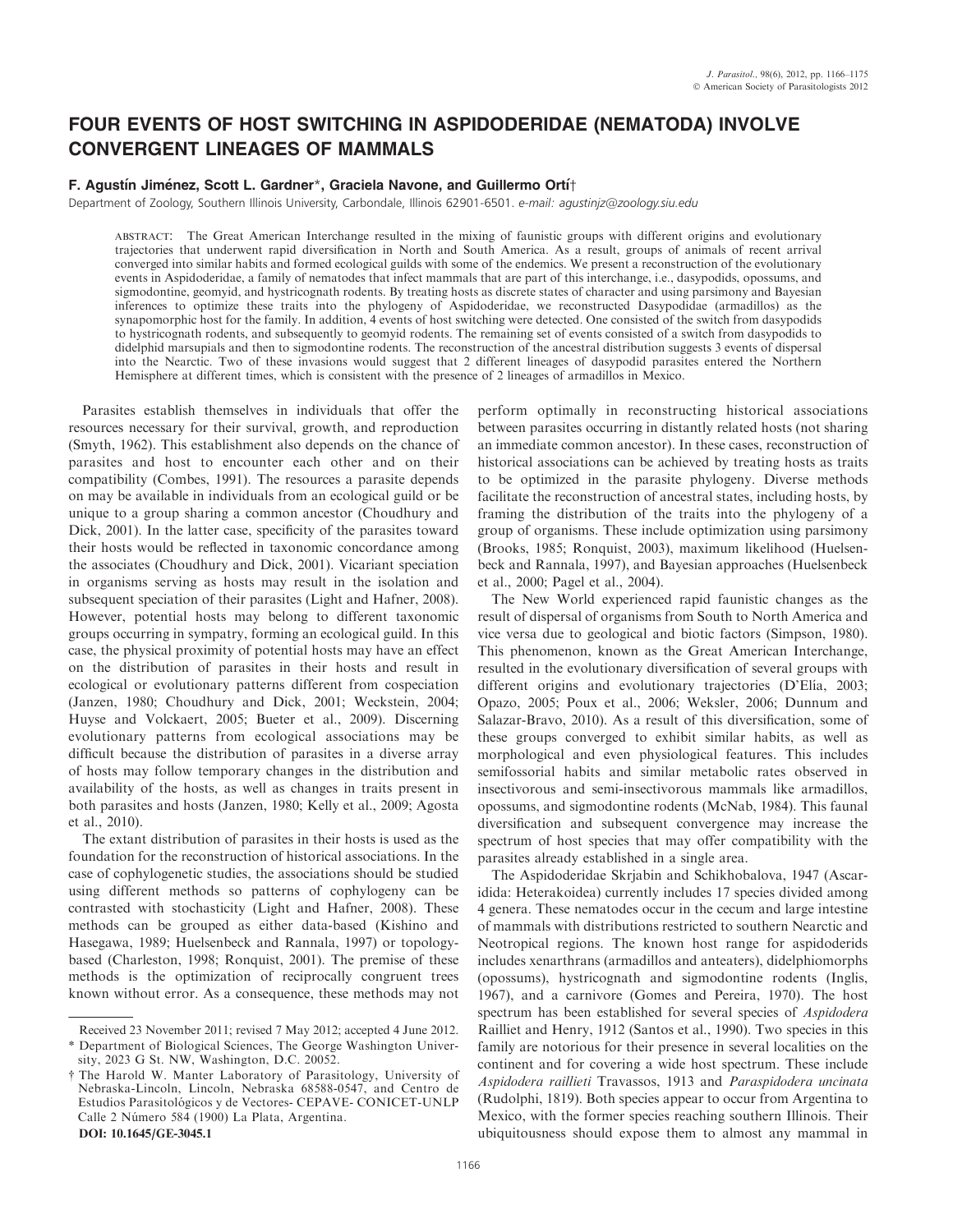their range; however, they appear to infect a defined set of mammals. Three examples illustrate this point. First, in central Argentina, concurrent infections of any species of Paraspidodera, Aspidodera, and Nematomystes have not been reported in armadillos, didelphiomorph, and sigmodontine rodents (Navone, 1986, 1990; Navone and Suriano, 1992; Navone et al., 2009). Second, marsupials from French Guiana are infected exclusively by A. raillieti, not by P. uncinata, or any other species of Aspidodera (Byles, pers. comm.). Finally, A. raillieti commonly reaches 70% prevalence in marsupials (Gomes et al., 2003; Jiménez-Ruiz et al., 2011), yet it occurs in low prevalence and abundance in sympatric sigmodontine rodents, including Nectomys squamipes (Pinto et al., 1982; Vicente et al., 1982; Gomes, 1984) and *Euryoryzomys nitidus* (unpubl. data). The presence of Proencaia heterospiculata Gomes and Pereira, 1970 in the margay, Leopardus weidii, has been considered as an accidental infection, on the basis of the presence of a sole individual in the large intestine of this carnivore (Jiménez-Ruiz et al., 2008).

On the basis of the evaluation of their morphological characters, it has been suggested that the ancestor of Aspidoderidae occurred in members of Dasypodidae (armadillos), and these subsequently switched in 3 separate events to hystricognath and geomyid rodents (cavy-like and pocket gophers, respectively) to myrmecophagans (anteaters), and finally to didelphids (opossums) and sigmodontine rodents (Jiménez-Ruiz et al., 2008).

To evaluate the evolutionary events that shaped the association among parasites and mammals, we attempted to reconstruct the ancestral distribution of the species involved in this putative switch. The emphasis was on those parasites known to occur in 4 groups of mammals, including didelphids, and sigmodontine, geomyid, and hystricognath rodents, as well as Nearctic species of Aspidoderidae.

#### MATERIALS AND METHODS

Several thousand mammals have been surveyed for parasites across the Neotropics since 1984 (Gardner and Hugot, 1995). The vast majority of individuals examined resulted from the inventory of the mammal diversity of Bolivia (Anderson, 1997), and includes a vast list of species from different orders. Some of the specimens infected with aspidoderid nematodes, as well as the localities where they were collected, are listed in Table I. For this study, the large intestine was opened, washed in water, and contents were examined with a dissecting microscope. Nematodes found were washed in water and immediately preserved in 95% ethanol or placed in cryotubes, frozen in liquid nitrogen, and stored at -80 C. Both tail and anterior ends were cut and used to identify species and to serve as vouchers for deposit in museums. The rest of the body was used for extraction of DNA. Eleven species of Aspidoderidae were available for this study; at least 2 individuals of each species were analyzed, except for Aspidodera binansata Railliet and Henry, 1913, Lauroia bolivari Jiménez-Ruiz and Gardner, 2003, and Nematomystes rodentiphilus Sutton, Chabaud and Durette-Desset, 1980.

An 800-bp fragment of the mitochondrial 16S rDNA (rrnL) and 900-bp fragment including internal transcriber spacers (ITS) 1 and 2 and 5.8 rDNA were amplified from whole-genome DNA extracted from individual male worms (QIAGEN DNeasy, Alameda, California). The rrnL fragment was amplified using primers 16SCE (5'-ATTCTATCTCA-CAATGAATTAAAC-3') and C2F3 (5'-CGTCAATGTTCA-GAAATTTGTGG-3') with cycling conditions of 94 C/4 min;  $(94 \text{ C}/0:30$ min; 48°C/45 sec; 70 C/1 min)  $\times$  35; and 72 C/5 min. The ITS fragment was amplified using primers NC2 (5'-TTAGTTTCTTTTCCTCCGCT-3') and NC5 (5'-GTAGGTGAACCTGCGGAAGGATCATT-3') (Gasser et al., 1993; Zhu et al., 1999) with cycling conditions of 90 C/135 sec; (90 C/ 30 sec; 55 C/30 sec; 70 C/30 sec)  $\times$  35; 70 C/10 min. Reactions were conducted in volumes of 25  $\mu$ l with 2.5  $\mu$ l of 10 $\times$  buffer, 1.6  $\mu$ l of 50 mM MgCl<sub>2</sub>, 3.0  $\mu$ l of dNTP, 1 unit of Taq polymerase, and 1.0  $\mu$ l of each

primer at a concentration of 10  $\mu$ M/ $\mu$ l and 100 ng of DNA template, adjusting the volume with water.

Successfully amplified PCR products were purified using ExoSap-IT (GE Healthcare, Cleveland, Ohio) following manufacturer's recommendations. Purified products were processed with BigDye 3.2 (BigDye<sup>TM</sup> Chemstry Perkin-Elmer Applied Biosystems) and direct sequenced in a Base Station 51 DNA Fragment Analyzer (MJ Research, Inc., Watertown, Massachusetts).

Resulting amplicons were aligned with Clustal W (http://www.genome. jp/tools/clustalw/), with gap opening penalty set at 40, and gap extension penalty set at 10. Sites of low probability were detected and removed using the algorithms implemented in the program GBlocks (http://molevol. cmima.csic.es/castresana/Gblocks\_server.html), using default settings (Castresana, 2000). The cured alignments resulted in matrices of 665 bp for rrnL and 595 bp for ITS. The model of evolution  $GTR + G$  was selected for both matrices using Akaike information criterion as implemented in JModeltest (Posada, 2008).

Phylogenetic signal was analyzed using PAUP\*, TreeFinder version November, 2008, and MrBayes 3.1.2 (Ronquist and Huelsenbeck, 2003; Swofford, 2003; Jobb et al., 2004), using parsimony and maximum likelihood as optimality criteria, and a Bayesian inference to estimate posterior probability of the nodes. In PAUP\*, the phylogeny was reconstructed by means of a heuristic search with tree bisection reconnection branch swapping, 100 random additions of sequences, and 10 trees held at each replicate. One thousand bootstrap replicates were performed using a heuristic search in PAUP\* and TreeFinder. MrBayes was set to run for 20 million generations with resampling every 1,000 iterations and a burn-in of 25% of the resulting trees. The remaining trees were used to reconstruct the consensus.

Cured matrices for rrnL and ITS were used to reconstruct the phylogeny of species for the 10 taxa included using the program BEAST\* version 1.7 (Heled and Drummond, 2010). The species tree was reconstructed under a Yule model (Steel and McKenzie, 2001) with the following assumptions: constant population size; molecular clock with uniform rates across branches, and a general time reversible substitution model with gamma shape and 4 categories for both matrices.

Voucher specimens were deposited in the Harold W. Manter Laboratory of Parasitology of the University of Nebraska State Museum (Lincoln, Nebraska), resulting sequences were uploaded to Genbank ID JN852753–JN852778, JQ995297–JQ995322, and resulting trees were uploaded to TreeBase (http://purl.org/phylo/treebase/phylows/study/ TB2:S11985?x-access-code=44c612afe664950e8bb05cd469f4b8a5&format  $=$ html and http://purl.org/phylo/treebase/phylows/study/TB2:S12695 ?x-access-code=a0d51406af8e3b4a5ff2c2143c7d1f5b&format=html).

Historical associations among parasites and hosts were reconstructed by optimizing the mammals involved in the association in the phylogeny of Aspidoderidae. In this manner, every terminal in the phylogenetic tree was associated with a host taxon and used to reconstruct the ancestral host for the common ancestor of the parasites. Thirteen species of mammals belonging to 4 suprafamilial mammalian groups served as hosts for these parasites (Table I). Suprafamilial groups were selected to represent the association between species of nematodes and mammals. The purpose of this served 2 objectives, i.e., simplifying the reconstruction of ancestral states to reconstruct macroevolutionary events and avoiding sample bias toward a particular species in a given group. For example, we used the family name Dasypodidae to include Chaetophractus villosus, Dasypus novemcinctus, and *Euphractus sexcinctus*, common and abundant species of armadillos sampled for aspidoderid nematodes throughout their range (see Table I). We also used Hystricognathi, an infraorder of rodents with 10 families occurring in South America; from that total, 3 families include species infected by aspidoderids (Agoutidae, Caviidae, and Ctenomydae; Table I). These taxa were coded with a unique identifier:  $0 =$  Dasypodidae,  $1 =$  Hyscticognathi,  $2 =$  Geomyidae,  $3 =$  Sigmodontine,  $4 =$  Didelphidae, which include armadillos, cavy-like rodents, pocket gophers, Neotropical sigmodontines, and opossums, respectively (Table I). In this manner, the associations between parasites and hosts were treated as discrete characters to be optimized into the most parsimonious topologies of the parasite phylogeny reconstructed with both data sets. Reconstruction of associations was performed using parsimony and Bayesian inferences. Parsimony was used as optimality criteria as implemented in DIVA 1.1 (Ronquist, 1996). This method for reconstruction of ancestral states minimizes the number of extinctions and host-switching events to favor vicariant (cospeciation) events. The distribution of parasites in their hosts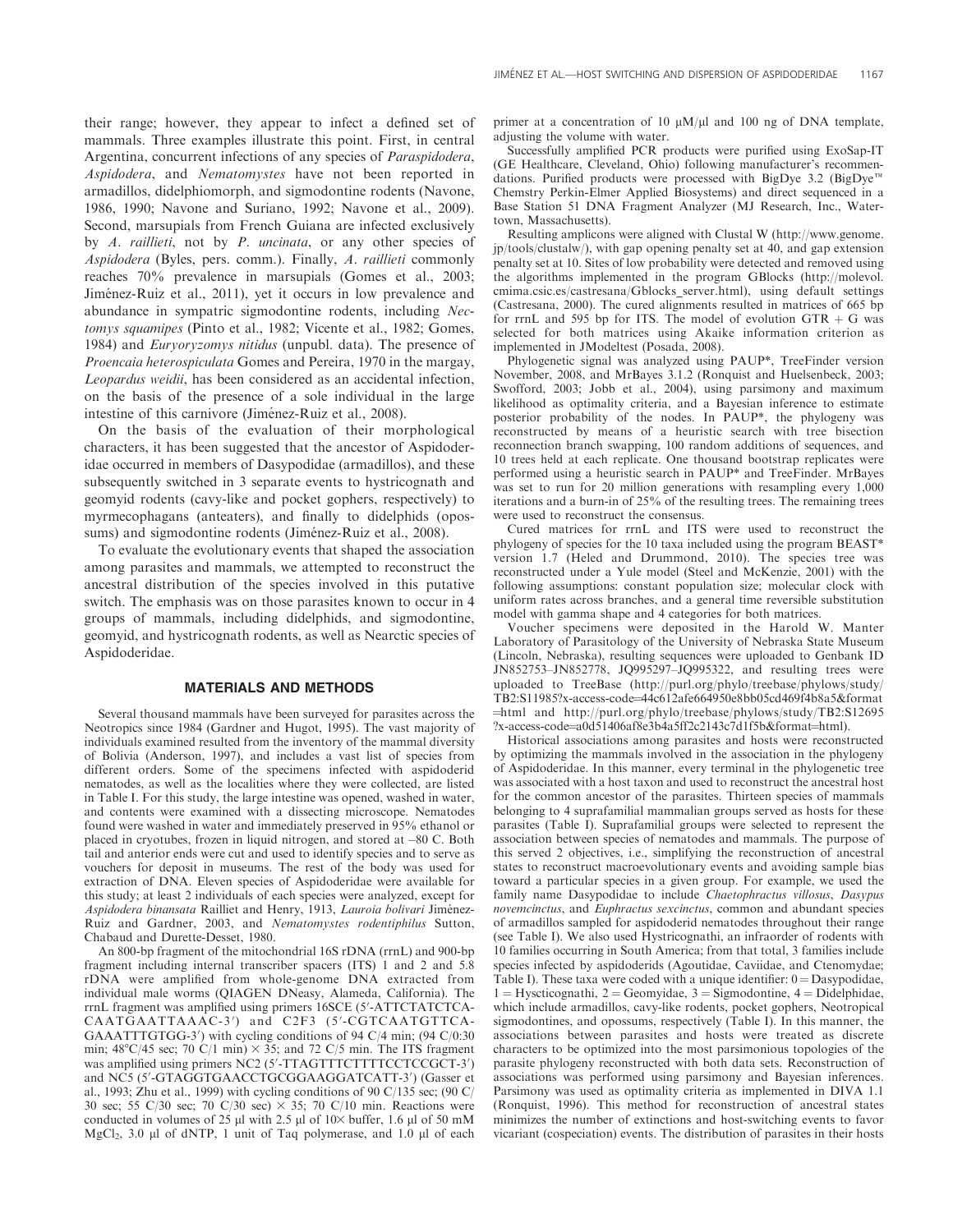| j                              |                                                               |
|--------------------------------|---------------------------------------------------------------|
|                                |                                                               |
| Ì                              |                                                               |
|                                |                                                               |
|                                |                                                               |
|                                |                                                               |
|                                |                                                               |
|                                |                                                               |
|                                |                                                               |
|                                |                                                               |
|                                |                                                               |
| l                              |                                                               |
|                                |                                                               |
|                                |                                                               |
|                                | ì<br>I<br>ï                                                   |
|                                |                                                               |
|                                | $\mathbf{I}$                                                  |
|                                |                                                               |
| i<br>ì                         |                                                               |
|                                |                                                               |
|                                |                                                               |
| i<br>÷                         |                                                               |
|                                |                                                               |
|                                |                                                               |
|                                | I                                                             |
|                                |                                                               |
| l                              |                                                               |
| i<br>)<br>ı                    |                                                               |
|                                |                                                               |
|                                |                                                               |
|                                | i                                                             |
|                                |                                                               |
|                                | l                                                             |
|                                |                                                               |
|                                |                                                               |
| j<br>ì                         |                                                               |
|                                | Ì                                                             |
|                                |                                                               |
|                                |                                                               |
|                                | ļ                                                             |
|                                | ,                                                             |
|                                |                                                               |
|                                | I                                                             |
| ≀                              | I                                                             |
|                                |                                                               |
| ١<br>ł                         | ì                                                             |
| Ś<br>١                         | ì                                                             |
| $\ddot{\phantom{a}}$<br>ĺ<br>١ |                                                               |
|                                |                                                               |
|                                |                                                               |
|                                |                                                               |
| l                              | ī                                                             |
|                                | ו<br>ג                                                        |
|                                | $\mathbf{I}$<br>l                                             |
|                                |                                                               |
|                                | $\vec{t}$<br>$\ddot{\phantom{a}}$                             |
|                                | j<br>1<br>ı                                                   |
|                                |                                                               |
| sminor<br>i<br>d<br>ł          | ì<br>氵<br>č                                                   |
| í<br>J                         | ֧ׅׅׅ֧֧ׅ֧ׅ֧֚֚֚֚֚֚֚֚֚֚֚֚֚֚֚֚֚֚֚֚֚֚֚֚֚֚֚֚֚֚֚֚֚֚֡֝֡֡֡֡֓֡֞֡֡֡֬֞֝֝֝ |
|                                | Ì                                                             |
|                                |                                                               |
|                                |                                                               |
|                                |                                                               |
|                                | ï                                                             |
|                                | i                                                             |
|                                |                                                               |
|                                | ļ                                                             |
|                                | l                                                             |
|                                | $\mathbf{I}$                                                  |
|                                |                                                               |
| i                              | ł                                                             |
|                                |                                                               |
| ì                              |                                                               |
|                                |                                                               |
|                                | ĵ                                                             |
|                                | l<br>ļ                                                        |
|                                | l<br>l                                                        |
|                                |                                                               |
|                                |                                                               |
|                                |                                                               |
|                                |                                                               |
|                                |                                                               |
|                                | ţ<br>¢<br>١                                                   |
| l                              | ì<br>$\ddot{\cdot}$                                           |

J

| $\circ \circ \circ$<br>$\circ$ $\circ$<br>$\circ$<br>$\circ$<br>$\circ$<br>$\circ$<br>$\circ$<br>$\circ$ $\circ$<br>$\circ$<br>$\circ$<br>$\circ$<br>0<br>$\circ$<br>$\circ$<br>12°54'48" S; 71°24'39" W, 560m<br>14°54'08"S, 66°19'48"W; 198m<br>$19^{\circ}02'18.6''$ N, $99^{\circ}14'13.2''$ W;<br>19°19'00.6"N, 97°54'39.2"W<br>24°07'35.2"S, 65°17' 47.6"W<br>24°46'51.1"S, 54°30'47.0"W<br>31°19'34"N, 98°09'33"W;<br>$16^{\circ}22'31''S$ , $67^{\circ}30'53''W$ ;<br>$16^{\circ}22'31''S$ , $67^{\circ}30'53''W$ ;<br>18°17'11"N, 96°34'92"W<br>18°17'11"N, 96°34'92"W<br>$16^{\circ}24'15''S$ , $67^{\circ}38'40''W$ ;<br>16°11'19"N, 96°28'08"W<br>$16^{\circ}22'31''S$ , $67^{\circ}30'53''W$ ;<br>34°56'02"S, 57°43'23"W<br>34°56'02"S, 57°43'23"W<br>14°04'N, 90°23'W<br>37°58'S, 57°34'W<br>36°32'S, 64°11'W<br>18°25'S, 64°08'W<br>1605m<br>1488m<br>1605m<br>1605m<br>2476m<br>358m<br>2675<br>(La Pampa) Ruta Nacional 5,<br>5 km north of San Salvador<br>10 km east of Santa Rosa<br>(Nayarit 1) Km 8 Carretera<br>(Texas) Dannheim's. Road<br>(Santa Cruz) 5.5 km NNE<br>(Nayarit) Km 8 Carretera<br>(Nayarit) Km 8 Carretera<br>3800, 0.9 miles east of<br>Balneario La Balandra<br>Balneario La Balandra<br>(Tlaxcala) Huamantla<br>Isla Limón, Temazcal<br>Isla Limón, Temazcal<br>(La Paz) Puente Villa<br>Sierra de Mihuatlan<br>Aguamilpa-Tepic<br>Aguamilpa-Tepic<br>Aguamilpa-Tepic<br>(Morelos) Huitzilac<br>(Yucatan) Mérida<br>Apa Apa (Apa5)<br>Apa Apa (Apa3)<br>Apa Apa (Apa2)<br>Vallegrande<br>Mar de Cobo<br>Guazacapán<br>de Jujuy<br>Pilcopata<br>US281<br>Totaisal<br>Limoy<br>Guatemala<br>Argentina<br>Argentina<br>Argentina<br>Argentina<br>Argentina<br>Paraguay<br>Mexico<br>Mexico<br>Mexico<br>Mexico<br>Mexico<br>Mexico<br>Mexico<br>Mexico<br>Mexico<br>Bolivia<br>Bolivia<br>Bolivia<br>Bolivia<br>Bolivia<br>Bolivia<br>USA<br>Peru<br><b>USA</b><br>JQ995306<br>JQ995305<br>JQ995311<br>JQ995314<br>JQ995318<br>JQ995300<br>JQ995310<br>JQ995317<br>1Q995302<br>JQ995305<br>JQ995319<br>JQ995303<br>JQ995313<br>JQ995301<br>JQ995312<br>JQ995309<br>JQ995308<br>JQ995297<br>JQ995299<br>JQ995316<br>JQ995315<br>JQ995307<br>JQ995298<br>JQ995321<br>AY994157<br>JN852755<br>JN852758<br>JN852769<br>JN852756<br>JN852775<br>JN852774<br>JN852776<br>JN852766<br>JN852764<br>JN852765<br>JN852753<br>JN852768<br>JN852770<br>JN852767<br>JN852773<br>JN852778<br>JN852777<br>JN852762<br>JN852759<br>JN852763<br>JN852761<br>JN852760<br>JN852757<br>JN852771<br>JN852772<br>HWML*67105<br><b>HWML67113</b><br>HWML67099<br>HWML67098<br><b>HWML67104</b><br>MEX003male<br><b>HWML67110</b><br><b>HWML67108</b><br><b>HWML67112</b><br><b>HWML67100</b><br>HWML67103<br><b>HWML67102</b><br><b>HWML67109</b><br>HWML67107<br><b>HWML67101</b><br><b>HWML67111</b><br>NK116550<br>TK129449<br>ARG6651<br>25488-03<br>NP1124<br>NP1163<br>NP705<br>NP319<br>NP337<br>Nematomystes rodentiphilus<br>Nematomystes scapteromi<br>Nematomystes scapteromi<br>Aspidodera scoleciformis<br>Aspidodera scoleciformis<br>Aspidodera sogandaresi<br>Paraspidodera uncinata<br>Paraspidodera uncinata<br>Paraspidodera uncinata<br>Paraspidodera uncinata<br>Paraspidodera uncinata<br>Aspidoderasogandaresi<br>Lauroia trinidadensis<br>Lauroia trinidadensis<br>Aspidodera binansata<br>Ascaridida columbae<br>Strongyluris similis<br>Aspidodera raillieti<br>Aspidodera raillieti<br>Aspidodera raillieti<br>Aspidodera raillieti<br>Lauroia bolivari<br>Aspidodera sp.<br>Aspidodera sp.<br>Aspidodera sp. | Species of parasite | Voucher        | Genbank<br>number<br>rmL | Genbank<br>number<br>LTS | Country | Locality | Georeference | Distri-<br>bution | group<br>Host         | Host species                                      |
|-----------------------------------------------------------------------------------------------------------------------------------------------------------------------------------------------------------------------------------------------------------------------------------------------------------------------------------------------------------------------------------------------------------------------------------------------------------------------------------------------------------------------------------------------------------------------------------------------------------------------------------------------------------------------------------------------------------------------------------------------------------------------------------------------------------------------------------------------------------------------------------------------------------------------------------------------------------------------------------------------------------------------------------------------------------------------------------------------------------------------------------------------------------------------------------------------------------------------------------------------------------------------------------------------------------------------------------------------------------------------------------------------------------------------------------------------------------------------------------------------------------------------------------------------------------------------------------------------------------------------------------------------------------------------------------------------------------------------------------------------------------------------------------------------------------------------------------------------------------------------------------------------------------------------------------------------------------------------------------------------------------------------------------------------------------------------------------------------------------------------------------------------------------------------------------------------------------------------------------------------------------------------------------------------------------------------------------------------------------------------------------------------------------------------------------------------------------------------------------------------------------------------------------------------------------------------------------------------------------------------------------------------------------------------------------------------------------------------------------------------------------------------------------------------------------------------------------------------------------------------------------------------------------------------------------------------------------------------------------------------------------------------------------------------------------------------------------------------------------------------------------------------------------------------------------------------------------------------------------------------------------------------------------------------------------------------------------------------------------------------------------------------------------------------------------------------------------------------------------------------------------------------------------------------------------|---------------------|----------------|--------------------------|--------------------------|---------|----------|--------------|-------------------|-----------------------|---------------------------------------------------|
|                                                                                                                                                                                                                                                                                                                                                                                                                                                                                                                                                                                                                                                                                                                                                                                                                                                                                                                                                                                                                                                                                                                                                                                                                                                                                                                                                                                                                                                                                                                                                                                                                                                                                                                                                                                                                                                                                                                                                                                                                                                                                                                                                                                                                                                                                                                                                                                                                                                                                                                                                                                                                                                                                                                                                                                                                                                                                                                                                                                                                                                                                                                                                                                                                                                                                                                                                                                                                                                                                                                                                           |                     |                |                          |                          |         |          |              |                   | $\circ$ 4             | Dasypus novemeinetus<br>Didelphis marsupialis     |
|                                                                                                                                                                                                                                                                                                                                                                                                                                                                                                                                                                                                                                                                                                                                                                                                                                                                                                                                                                                                                                                                                                                                                                                                                                                                                                                                                                                                                                                                                                                                                                                                                                                                                                                                                                                                                                                                                                                                                                                                                                                                                                                                                                                                                                                                                                                                                                                                                                                                                                                                                                                                                                                                                                                                                                                                                                                                                                                                                                                                                                                                                                                                                                                                                                                                                                                                                                                                                                                                                                                                                           |                     |                |                          |                          |         |          |              |                   | 4                     | Didelphis pernigra                                |
|                                                                                                                                                                                                                                                                                                                                                                                                                                                                                                                                                                                                                                                                                                                                                                                                                                                                                                                                                                                                                                                                                                                                                                                                                                                                                                                                                                                                                                                                                                                                                                                                                                                                                                                                                                                                                                                                                                                                                                                                                                                                                                                                                                                                                                                                                                                                                                                                                                                                                                                                                                                                                                                                                                                                                                                                                                                                                                                                                                                                                                                                                                                                                                                                                                                                                                                                                                                                                                                                                                                                                           |                     |                |                          |                          |         |          |              |                   | 4                     | Didelphis pernigra                                |
|                                                                                                                                                                                                                                                                                                                                                                                                                                                                                                                                                                                                                                                                                                                                                                                                                                                                                                                                                                                                                                                                                                                                                                                                                                                                                                                                                                                                                                                                                                                                                                                                                                                                                                                                                                                                                                                                                                                                                                                                                                                                                                                                                                                                                                                                                                                                                                                                                                                                                                                                                                                                                                                                                                                                                                                                                                                                                                                                                                                                                                                                                                                                                                                                                                                                                                                                                                                                                                                                                                                                                           |                     |                |                          |                          |         |          |              |                   | 4<br>$\circ$          | Chaetophractus villosus<br>Didelphis. marsupialis |
|                                                                                                                                                                                                                                                                                                                                                                                                                                                                                                                                                                                                                                                                                                                                                                                                                                                                                                                                                                                                                                                                                                                                                                                                                                                                                                                                                                                                                                                                                                                                                                                                                                                                                                                                                                                                                                                                                                                                                                                                                                                                                                                                                                                                                                                                                                                                                                                                                                                                                                                                                                                                                                                                                                                                                                                                                                                                                                                                                                                                                                                                                                                                                                                                                                                                                                                                                                                                                                                                                                                                                           |                     |                |                          |                          |         |          |              |                   | $\circ$ $\circ$       | Euphractus sexcinctus                             |
|                                                                                                                                                                                                                                                                                                                                                                                                                                                                                                                                                                                                                                                                                                                                                                                                                                                                                                                                                                                                                                                                                                                                                                                                                                                                                                                                                                                                                                                                                                                                                                                                                                                                                                                                                                                                                                                                                                                                                                                                                                                                                                                                                                                                                                                                                                                                                                                                                                                                                                                                                                                                                                                                                                                                                                                                                                                                                                                                                                                                                                                                                                                                                                                                                                                                                                                                                                                                                                                                                                                                                           |                     |                |                          |                          |         |          |              |                   |                       | Dasypus novemcinctus                              |
|                                                                                                                                                                                                                                                                                                                                                                                                                                                                                                                                                                                                                                                                                                                                                                                                                                                                                                                                                                                                                                                                                                                                                                                                                                                                                                                                                                                                                                                                                                                                                                                                                                                                                                                                                                                                                                                                                                                                                                                                                                                                                                                                                                                                                                                                                                                                                                                                                                                                                                                                                                                                                                                                                                                                                                                                                                                                                                                                                                                                                                                                                                                                                                                                                                                                                                                                                                                                                                                                                                                                                           |                     |                |                          |                          |         |          |              |                   | $\circ$               | Dasypus novemcinctus                              |
|                                                                                                                                                                                                                                                                                                                                                                                                                                                                                                                                                                                                                                                                                                                                                                                                                                                                                                                                                                                                                                                                                                                                                                                                                                                                                                                                                                                                                                                                                                                                                                                                                                                                                                                                                                                                                                                                                                                                                                                                                                                                                                                                                                                                                                                                                                                                                                                                                                                                                                                                                                                                                                                                                                                                                                                                                                                                                                                                                                                                                                                                                                                                                                                                                                                                                                                                                                                                                                                                                                                                                           |                     |                |                          |                          |         |          |              |                   | $\circ$               | Dasypus novemeinetus                              |
|                                                                                                                                                                                                                                                                                                                                                                                                                                                                                                                                                                                                                                                                                                                                                                                                                                                                                                                                                                                                                                                                                                                                                                                                                                                                                                                                                                                                                                                                                                                                                                                                                                                                                                                                                                                                                                                                                                                                                                                                                                                                                                                                                                                                                                                                                                                                                                                                                                                                                                                                                                                                                                                                                                                                                                                                                                                                                                                                                                                                                                                                                                                                                                                                                                                                                                                                                                                                                                                                                                                                                           |                     |                |                          |                          |         |          |              |                   | $\circ$               | Dasypus novemcinctus                              |
|                                                                                                                                                                                                                                                                                                                                                                                                                                                                                                                                                                                                                                                                                                                                                                                                                                                                                                                                                                                                                                                                                                                                                                                                                                                                                                                                                                                                                                                                                                                                                                                                                                                                                                                                                                                                                                                                                                                                                                                                                                                                                                                                                                                                                                                                                                                                                                                                                                                                                                                                                                                                                                                                                                                                                                                                                                                                                                                                                                                                                                                                                                                                                                                                                                                                                                                                                                                                                                                                                                                                                           |                     |                |                          |                          |         |          |              |                   | $\circ$               | Dasypus novemcinctus                              |
|                                                                                                                                                                                                                                                                                                                                                                                                                                                                                                                                                                                                                                                                                                                                                                                                                                                                                                                                                                                                                                                                                                                                                                                                                                                                                                                                                                                                                                                                                                                                                                                                                                                                                                                                                                                                                                                                                                                                                                                                                                                                                                                                                                                                                                                                                                                                                                                                                                                                                                                                                                                                                                                                                                                                                                                                                                                                                                                                                                                                                                                                                                                                                                                                                                                                                                                                                                                                                                                                                                                                                           |                     |                |                          |                          |         |          |              |                   | $\circ$               | Dasypus novemcinctus                              |
|                                                                                                                                                                                                                                                                                                                                                                                                                                                                                                                                                                                                                                                                                                                                                                                                                                                                                                                                                                                                                                                                                                                                                                                                                                                                                                                                                                                                                                                                                                                                                                                                                                                                                                                                                                                                                                                                                                                                                                                                                                                                                                                                                                                                                                                                                                                                                                                                                                                                                                                                                                                                                                                                                                                                                                                                                                                                                                                                                                                                                                                                                                                                                                                                                                                                                                                                                                                                                                                                                                                                                           |                     |                |                          |                          |         |          |              |                   | $\circ$               | Dasypus. novememetus                              |
|                                                                                                                                                                                                                                                                                                                                                                                                                                                                                                                                                                                                                                                                                                                                                                                                                                                                                                                                                                                                                                                                                                                                                                                                                                                                                                                                                                                                                                                                                                                                                                                                                                                                                                                                                                                                                                                                                                                                                                                                                                                                                                                                                                                                                                                                                                                                                                                                                                                                                                                                                                                                                                                                                                                                                                                                                                                                                                                                                                                                                                                                                                                                                                                                                                                                                                                                                                                                                                                                                                                                                           |                     |                |                          |                          |         |          |              |                   | $\circ$               | Dasypus novemcinctus                              |
|                                                                                                                                                                                                                                                                                                                                                                                                                                                                                                                                                                                                                                                                                                                                                                                                                                                                                                                                                                                                                                                                                                                                                                                                                                                                                                                                                                                                                                                                                                                                                                                                                                                                                                                                                                                                                                                                                                                                                                                                                                                                                                                                                                                                                                                                                                                                                                                                                                                                                                                                                                                                                                                                                                                                                                                                                                                                                                                                                                                                                                                                                                                                                                                                                                                                                                                                                                                                                                                                                                                                                           |                     |                |                          |                          |         |          |              |                   | $\tilde{\phantom{a}}$ | Oxymycterus paranensis                            |
|                                                                                                                                                                                                                                                                                                                                                                                                                                                                                                                                                                                                                                                                                                                                                                                                                                                                                                                                                                                                                                                                                                                                                                                                                                                                                                                                                                                                                                                                                                                                                                                                                                                                                                                                                                                                                                                                                                                                                                                                                                                                                                                                                                                                                                                                                                                                                                                                                                                                                                                                                                                                                                                                                                                                                                                                                                                                                                                                                                                                                                                                                                                                                                                                                                                                                                                                                                                                                                                                                                                                                           |                     |                |                          |                          |         |          |              |                   | 3                     | Scapteromys aquaticus                             |
|                                                                                                                                                                                                                                                                                                                                                                                                                                                                                                                                                                                                                                                                                                                                                                                                                                                                                                                                                                                                                                                                                                                                                                                                                                                                                                                                                                                                                                                                                                                                                                                                                                                                                                                                                                                                                                                                                                                                                                                                                                                                                                                                                                                                                                                                                                                                                                                                                                                                                                                                                                                                                                                                                                                                                                                                                                                                                                                                                                                                                                                                                                                                                                                                                                                                                                                                                                                                                                                                                                                                                           |                     |                |                          |                          |         |          |              |                   | $\epsilon$            | Scapteromys aquaticus                             |
|                                                                                                                                                                                                                                                                                                                                                                                                                                                                                                                                                                                                                                                                                                                                                                                                                                                                                                                                                                                                                                                                                                                                                                                                                                                                                                                                                                                                                                                                                                                                                                                                                                                                                                                                                                                                                                                                                                                                                                                                                                                                                                                                                                                                                                                                                                                                                                                                                                                                                                                                                                                                                                                                                                                                                                                                                                                                                                                                                                                                                                                                                                                                                                                                                                                                                                                                                                                                                                                                                                                                                           |                     |                |                          |                          |         |          |              |                   |                       | Ctenomys tallarum                                 |
|                                                                                                                                                                                                                                                                                                                                                                                                                                                                                                                                                                                                                                                                                                                                                                                                                                                                                                                                                                                                                                                                                                                                                                                                                                                                                                                                                                                                                                                                                                                                                                                                                                                                                                                                                                                                                                                                                                                                                                                                                                                                                                                                                                                                                                                                                                                                                                                                                                                                                                                                                                                                                                                                                                                                                                                                                                                                                                                                                                                                                                                                                                                                                                                                                                                                                                                                                                                                                                                                                                                                                           |                     |                |                          |                          |         |          |              |                   |                       | Cavia porcellus                                   |
|                                                                                                                                                                                                                                                                                                                                                                                                                                                                                                                                                                                                                                                                                                                                                                                                                                                                                                                                                                                                                                                                                                                                                                                                                                                                                                                                                                                                                                                                                                                                                                                                                                                                                                                                                                                                                                                                                                                                                                                                                                                                                                                                                                                                                                                                                                                                                                                                                                                                                                                                                                                                                                                                                                                                                                                                                                                                                                                                                                                                                                                                                                                                                                                                                                                                                                                                                                                                                                                                                                                                                           |                     |                |                          |                          |         |          |              |                   |                       | Ctenomys boliviensis                              |
|                                                                                                                                                                                                                                                                                                                                                                                                                                                                                                                                                                                                                                                                                                                                                                                                                                                                                                                                                                                                                                                                                                                                                                                                                                                                                                                                                                                                                                                                                                                                                                                                                                                                                                                                                                                                                                                                                                                                                                                                                                                                                                                                                                                                                                                                                                                                                                                                                                                                                                                                                                                                                                                                                                                                                                                                                                                                                                                                                                                                                                                                                                                                                                                                                                                                                                                                                                                                                                                                                                                                                           |                     |                |                          |                          |         |          |              |                   | $\mathbf{C}$          | Crateogeomys fulvescens                           |
|                                                                                                                                                                                                                                                                                                                                                                                                                                                                                                                                                                                                                                                                                                                                                                                                                                                                                                                                                                                                                                                                                                                                                                                                                                                                                                                                                                                                                                                                                                                                                                                                                                                                                                                                                                                                                                                                                                                                                                                                                                                                                                                                                                                                                                                                                                                                                                                                                                                                                                                                                                                                                                                                                                                                                                                                                                                                                                                                                                                                                                                                                                                                                                                                                                                                                                                                                                                                                                                                                                                                                           |                     |                |                          |                          |         |          |              |                   | $\mathbf{\sim}$       | Crateogeomys merriami                             |
|                                                                                                                                                                                                                                                                                                                                                                                                                                                                                                                                                                                                                                                                                                                                                                                                                                                                                                                                                                                                                                                                                                                                                                                                                                                                                                                                                                                                                                                                                                                                                                                                                                                                                                                                                                                                                                                                                                                                                                                                                                                                                                                                                                                                                                                                                                                                                                                                                                                                                                                                                                                                                                                                                                                                                                                                                                                                                                                                                                                                                                                                                                                                                                                                                                                                                                                                                                                                                                                                                                                                                           |                     |                |                          |                          |         |          |              |                   |                       | Sceloporus formosus                               |
|                                                                                                                                                                                                                                                                                                                                                                                                                                                                                                                                                                                                                                                                                                                                                                                                                                                                                                                                                                                                                                                                                                                                                                                                                                                                                                                                                                                                                                                                                                                                                                                                                                                                                                                                                                                                                                                                                                                                                                                                                                                                                                                                                                                                                                                                                                                                                                                                                                                                                                                                                                                                                                                                                                                                                                                                                                                                                                                                                                                                                                                                                                                                                                                                                                                                                                                                                                                                                                                                                                                                                           |                     |                |                          |                          |         |          |              |                   |                       | Zenaida sp.                                       |
|                                                                                                                                                                                                                                                                                                                                                                                                                                                                                                                                                                                                                                                                                                                                                                                                                                                                                                                                                                                                                                                                                                                                                                                                                                                                                                                                                                                                                                                                                                                                                                                                                                                                                                                                                                                                                                                                                                                                                                                                                                                                                                                                                                                                                                                                                                                                                                                                                                                                                                                                                                                                                                                                                                                                                                                                                                                                                                                                                                                                                                                                                                                                                                                                                                                                                                                                                                                                                                                                                                                                                           | Anisakis simplex    | Genbank number |                          |                          |         |          |              |                   |                       |                                                   |
| JQ995320<br>JN852754<br>Genbank number<br>Heterakis gallinarum                                                                                                                                                                                                                                                                                                                                                                                                                                                                                                                                                                                                                                                                                                                                                                                                                                                                                                                                                                                                                                                                                                                                                                                                                                                                                                                                                                                                                                                                                                                                                                                                                                                                                                                                                                                                                                                                                                                                                                                                                                                                                                                                                                                                                                                                                                                                                                                                                                                                                                                                                                                                                                                                                                                                                                                                                                                                                                                                                                                                                                                                                                                                                                                                                                                                                                                                                                                                                                                                                            |                     |                |                          |                          |         |          |              |                   |                       | Gallus gallus                                     |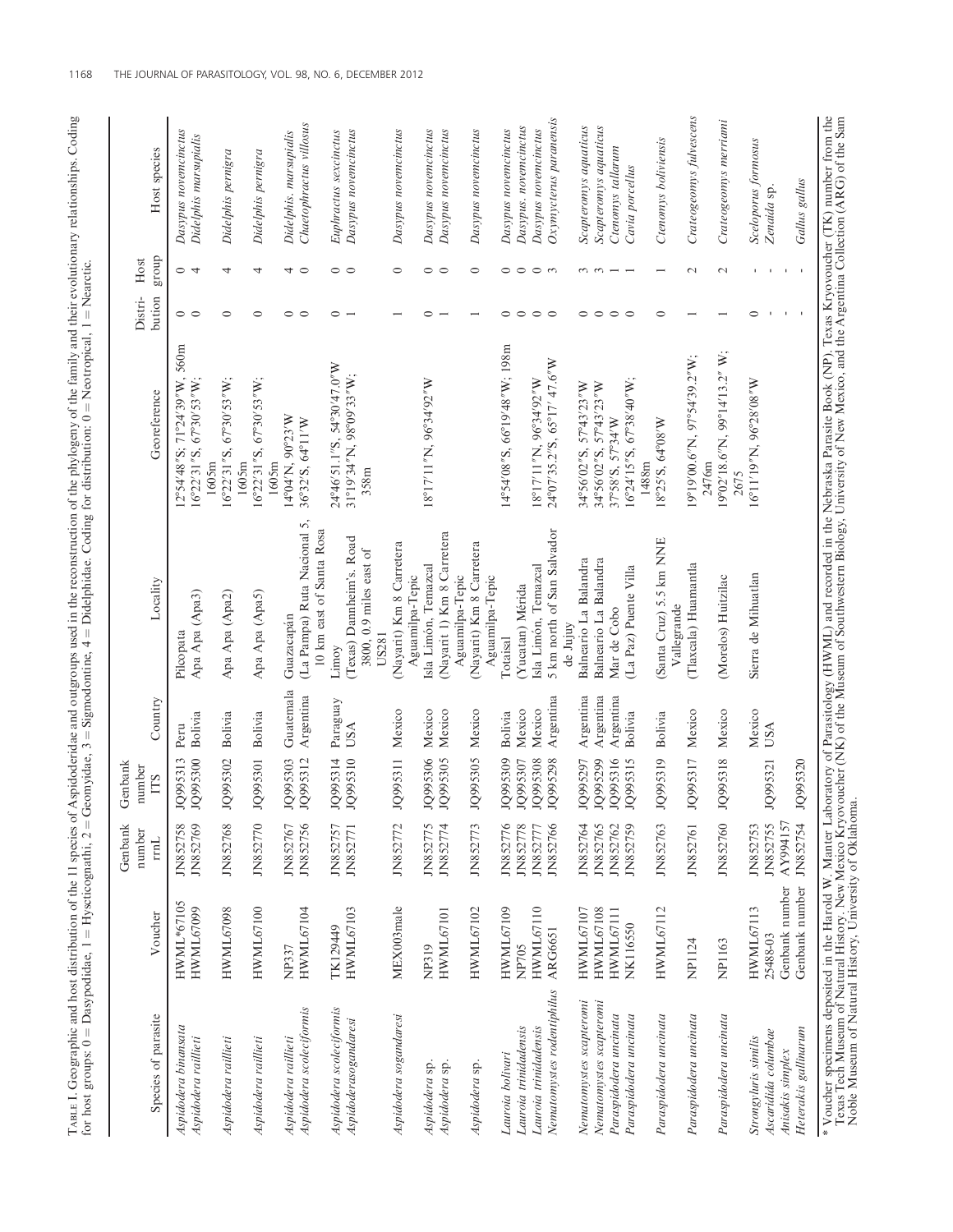

FIGURE 1. Bayesian inference of the relationships among aspidoderid nematodes. (A) Inference based on the mitochondrial ribosomal large subunit—rrnL. (B) Inference based on the internal transcriber spacers (ITS) 1 and 2 and 5.8 rDNA. Reconstructions based on 20 million generations. Posterior probabilities appear on the right and bootstrap values on the left; bootstrap values based on parsimony and maximum likelihood as optimality criteria appear on the upper and lower left, respectively. The symbol \* in B indicates a bootstrap support of 100% for parsimony and 96% for maximum likelihood. All trees are available at Tree Base (http://purl.org/phylo/treebase/phylows/study/TB2:S12695?x-access-code=a0d51406af8e3b4a5ff2c2143c7 d1f5b&format=html).

was converted to a binary matrix that was optimized into the phylogeny of Aspidoderidae.

A Bayesian reversible-jump Markov chain Monte Carlo simulation as implemented in BayesTraits 1.0 (Pagel et al., 2004) was used to reconstruct the ancestral hosts in all nodes of the parasite phylogeny. The algorithms implemented in BayesTraits derive the posterior probability and values of alternative traits at ancestral nodes of phylogenies. Traits showing the best fit to the node are selected as the optimal reconstructed character for that given node, making it possible to reconstruct evolutionary changes. The ancestral states of nodes in the phylogeny of Aspidoderidae were reconstructed for each of the 30,000 trees resulting from both chains of the Bayesian analyses. The distribution of the parasites in their hosts was scored as described above and treated as multistate characters. Bayes-Multistate allowed free host change among the 5 mammal groups mapped into the nodes of the parasite phylogeny. For the reconstruction of ancestral hosts, hyperprior exponential was seeded between 0 and 30 and the rate deviation was set at 10, which resulted in acceptance rates between 20 and 40%. A total of 100 million iterations was performed for each analysis with the first 100,000 samples discarded as burn-in with sampling every 1,000th generation. Each analysis was performed 3 times and the average of the harmonic mean was used for comparison against the results from the other constraints. Differences  $\leq$  units suggest strong support for the reconstruction of 1 character state over the others at a given node (Pagel et al., 2004).

The continental distribution of the parasites and their possible dispersion in the Nearctic was tested by scoring each of the terminals in the phylogeny of the Aspidoderidae as either Neotropical (0) or Nearctic (1). For purposes of this investigation, the divide between the Neotropical and Nearctic boundary was set at the Mexican transvolcanic axis; the Neotropics included the Pacific Province southward and the Nearctic included the Mesoamerican mountainous zone and the Xerophile Mexican Province northward (Cabrera and Willink, 1973). The ancestral geographical distribution of the parasites was reconstructed using parsimony and Bayesian approaches as described above. In this case, the 2 alternate states of character were analyzed using a hyperprior approach with an exponential prior seeded between 0 and 30 and setting the rate deviation to 90, which resulted in acceptance rates that oscillated between 20 and 40%. Multiple preliminary analyses were performed to estimate the value of rate deviation that would produce acceptance levels within this range.

#### RESULTS

#### Phylogeny

A phylogenetic tree for Aspidoderidae using mitochondrial marker rrnL is presented on Figure 1A. This tree is the consensus resulting from the Bayesian inference and it includes the support for internal branches as calculated with each of the 3 algorithms. From the 665 bp included, 259 are parsimony informative. The analysis of the rrnL using parsimony results in 3 equally parsimonious trees, which vary in the reciprocal relationships among species of Aspidodera. The topology resulting from Bayesian inference, parsimony, and maximum likelihood is concordant in that Aspidoderidae is a monophyletic group nested within the Heterakoidea and its support is higher than 90% using Bayesian inference and parsimony as optimality criteria, but 60% using maximum likelihood. In addition, the relationships among species of Aspidodera relative to Nematomystes appear unresolved, yet support for the monophyly of species of *Lauroia* Proença, 1938 and *Paraspidodera* Travassos, 1914, as well as for Aspidodera scoleciformis (Diesing, 1851) Railliet and Henry, 1912 and A. sogandaresi Jiménez-Ruiz, Gardner and Varela-Stokes, 2003, is higher than  $90\%$ .

The phylogenetic tree resulting from the analysis of the ITS data set is shown in Figure 1B. This tree shows the topology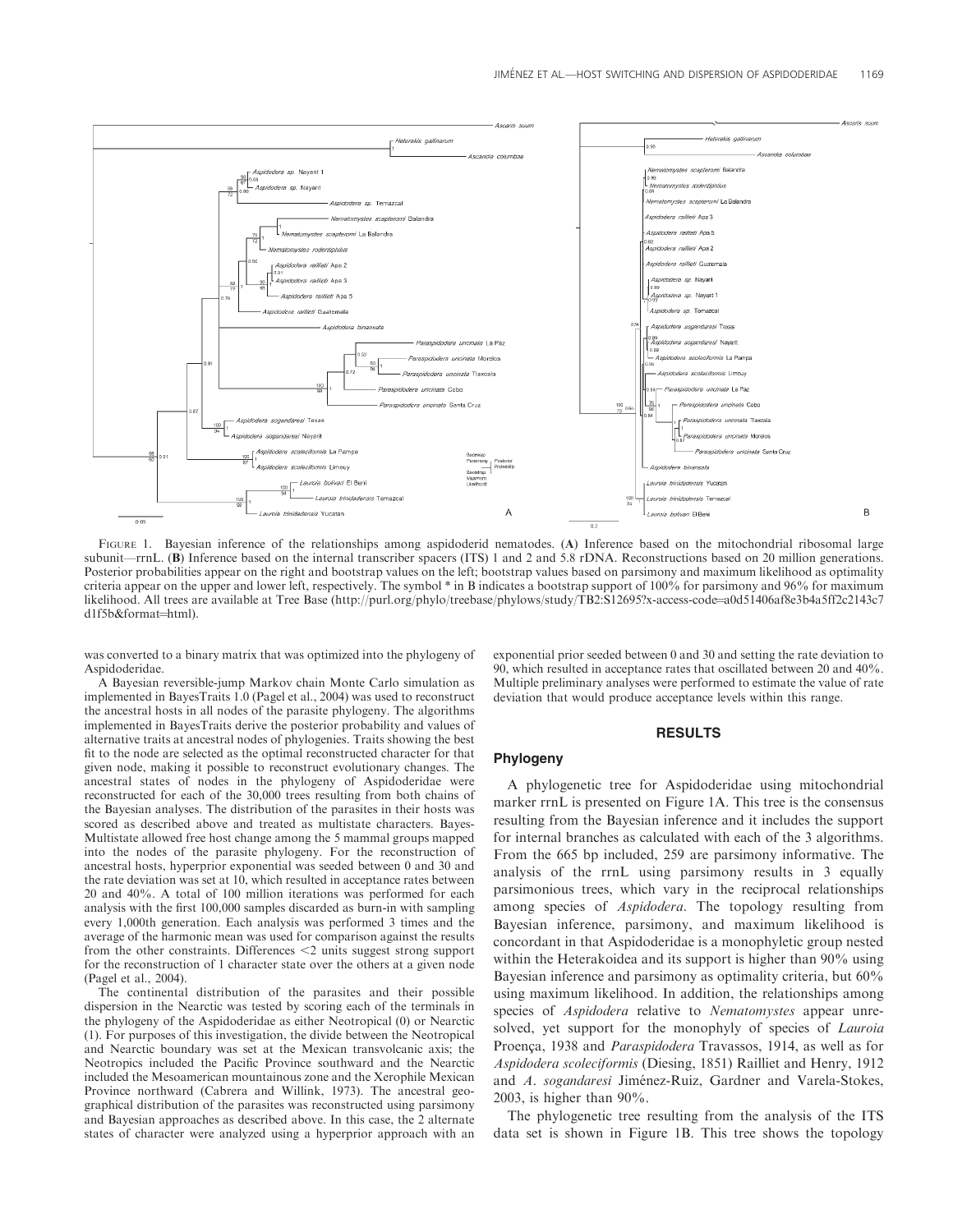

FIGURE 2. Phylogeny for 10 species of Aspidoderidae on the basis of the analysis of the mitochondrial ribosomal large subunit—rrnL—and internal transcriber spacers (ITS) 1 and 2 and 5.8 rDNA.

reconstructed by means of Bayesian inference and includes the support for the branches estimated by parsimony and maximum likelihood. The family is recovered as monophyletic irrespective of the optimality criteria used for the reconstruction. However, support is 75% when maximum likelihood was used as optimality criterion. From the 595 bp included, 224 are parsimony informative. The analysis based on parsimony results in 8 equally parsimonious trees, all of which show A. raillieti forming a polytomy with N. rodentiphilus. Deep nodes of the phylogeny, as well as those including A. raillieti, remain unresolved. All topologies show 3 groupings including species of Lauroia and Paraspidodera uncinata, as well as Aspidodera sp.

The species tree is presented in Figure 2. It shows a monophyletic family with support of 0.96 and 3 main clades, 1 including P. uncinata, which appears as the sister group for the rest of the species in the family. The other 2 clades show a support of 0.88 and contain both species of Lauroia with a support of 0.99, and finally, the third clade has a support of 0.81 and it includes the 5 studied species of Aspidodera plus 2 of Nematomystes. In this latter clade, only the relationships between the 2 species of Nematomystes and A. raillieti show support greater than 0.95 (Fig. 2).

#### Reconstruction of ancestral states: Continental distribution

A total of 7 fully bifurcating trees was used in the reconstruction of ancestral states using parsimony as criteria.

Three resulted from the analyses of rrnL and 4 from ITS; 4 were eliminated from the latter because they were not bifurcated. These trees are available at http://purl.org/phylo/treebase/phylows/ study/TB2:S12695?x-access-code=a0d51406af8e3b4a5ff2c2143c7d 1f5b&format=html. The solution for the area reconstruction on the basis of these parsimonious trees suggest a Neotropical common ancestor for Aspidoderidae and 4 dispersion events in the Neartcic. Results using Bayesian inference do not show any significant difference in the reconstruction of the common ancestor of Aspidoderidae as either Neotropical or Nearctic. However, dispersion into the Nearctic is significant in 3 clades, including P. uncinata in Tlaxcala and Morelos (Mexico), Aspidodera sp. in Oaxaca and Nayarit (Mexico), and A. sogandaresi in Nayarit (Mexico) and Texas, which are supported by Bayes factor values of 1.38, 1.25, and 4.48, respectively. The same clades had a support of 2.65, 2.68, and 2.17 using ITS topologies (Table II). Optimization of character states on 3 fully resolved species trees reveals the same 3 dispersals described above, yet it is ambiguous on the reconstruction of the ancestral origin for the family.

#### Reconstruction of ancestral states: Associations with hosts

The solution for the reconstruction of the association among aspidoderid nematodes and their hosts suggests 4 events of host switching (Fig. 3). First, a sigmodontine rodent is reconstructed as the host for the common ancestor of both species of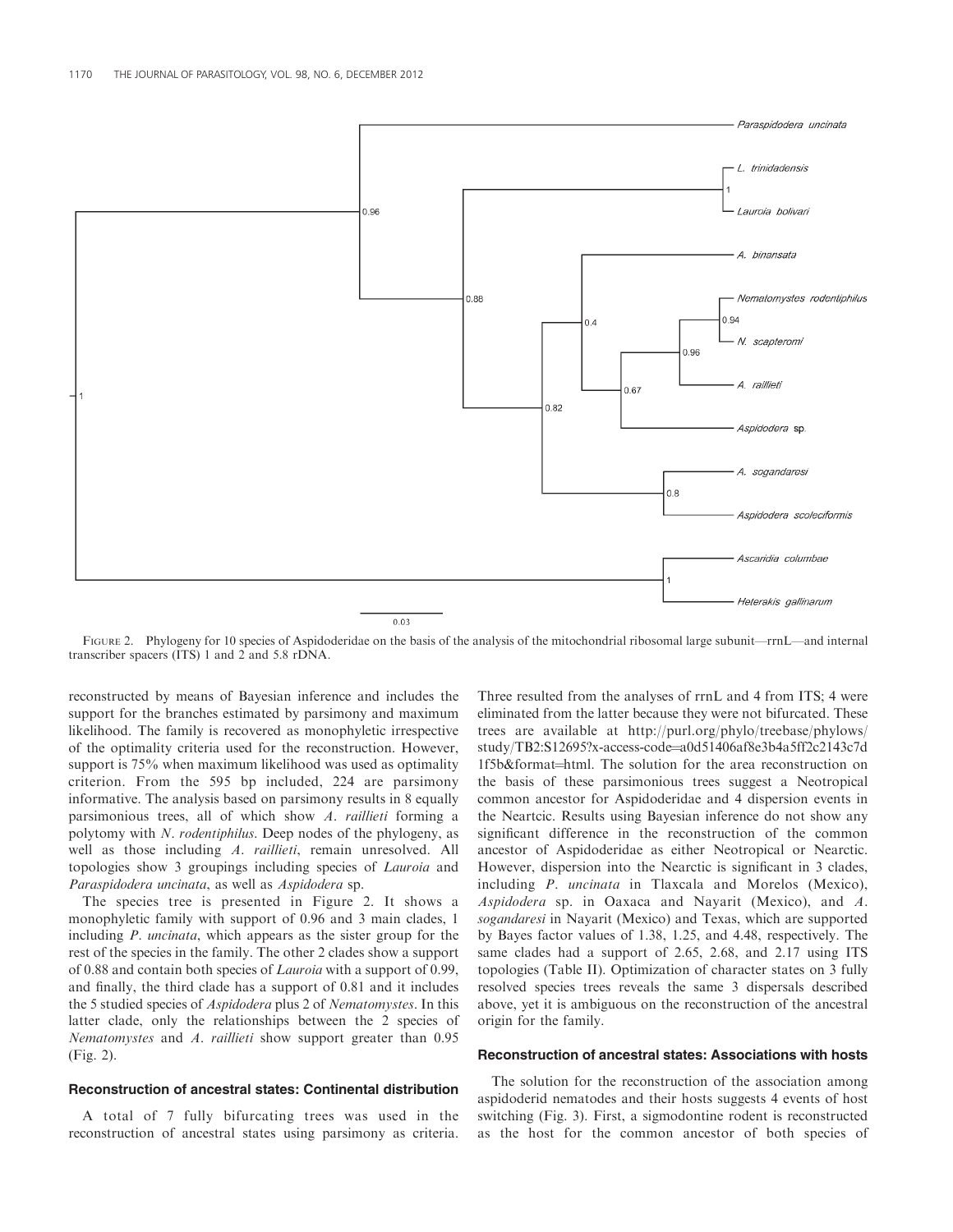| TABLE II. Bayes factors for the reconstruction of the ancestral host at nodes of the phylogeny of Aspidoderidae. Historical associations between parasites |
|------------------------------------------------------------------------------------------------------------------------------------------------------------|
| and hosts were treated as discrete characters and reconstructed using a Bayesian reversible-jump Markov chain Monte Carlo simulation as implemented        |
| in BayesTraits (version 1.0). Reconstruction was made on trees resulting from the Bayesian inference of the posterior probabilities for the data sets rrnL |
| and ITS, each consisting of 30,000 trees. Values in bold show the lowest average harmonic mean that permits the reconstruction of the ancestral host       |
| (columns) in selected nodes (rows).                                                                                                                        |

|                                         | Dasypodidae |            | Hystricognathi           |          |           | Geomvidae  | Sigmodontinae |          |           | Didelphidae |
|-----------------------------------------|-------------|------------|--------------------------|----------|-----------|------------|---------------|----------|-----------|-------------|
| Node name                               | rrnL        | <b>ITS</b> | rmL                      | ITS      | rmL       | <b>ITS</b> | rrnL          | ITS      | rrnL      | <b>ITS</b>  |
| Family                                  | $-21.32/$   | $-21.68$   | $-24.18/$                | $-24.65$ | $-24.37/$ | $-25.11$   | $-24.56/$     | $-24.27$ | $-24.22/$ | $-23.094$   |
| Lauroia                                 | $-20.91/$   | $-21.15$   | $-27.71/$                | $-29.95$ | $-27.89/$ | $-30.03/$  | $-27.62/$     | $-30.07$ | $-27.45/$ | $-29.15$    |
| Paraspidodera uncinata                  | $-25.23$    | $-23.1$    | $-21.25/$                | $-22.48$ | $-23.26/$ | $-23.58$   |               |          |           |             |
| P. uncinata South America               |             |            | $-21.372/$               | $-21.69$ | $-23.28/$ | $-23.63$   |               |          |           |             |
| P. uncinata Mexico                      |             |            | $-23.66/$                | $-25.04$ | $-21.05/$ | $-21.28$   |               |          |           |             |
| $Aspidodera$ raillieti $+$ Nematomystes | $-24.434/$  | $-24.94$   | $\overline{\phantom{0}}$ |          |           |            | $-23.34/$     | $-23.41$ | $-21.35/$ | $-21.4$     |
| Nematomystes                            |             |            |                          |          |           |            | $-21.21/$     | $-21.2$  | $-24.82/$ | $-24.12$    |

Nematomystes. Second, a didelphiomorph is reconstructed as the host for the common ancestor of A. raillieti and the 2 species of Nematomystes. Third, a hystricognath rodent is reconstructed as the host for the ancestor of P. uncinata occurring in Argentina and Bolivia. Finally, a geomyid rodent is reconstructed as the common ancestor for P. uncinata occurring in Mexico. The common ancestor of P. uncinata is ambiguously reconstructed as hystricognath or geomyid. Similarly, the common ancestor for



FIGURE 3. Reconstruction of evolutionary events in the diversification of Aspidoderidae. Four events of host switching localized in 2 clades are identified. Three dispersion events into the Nearctic are also illustrated.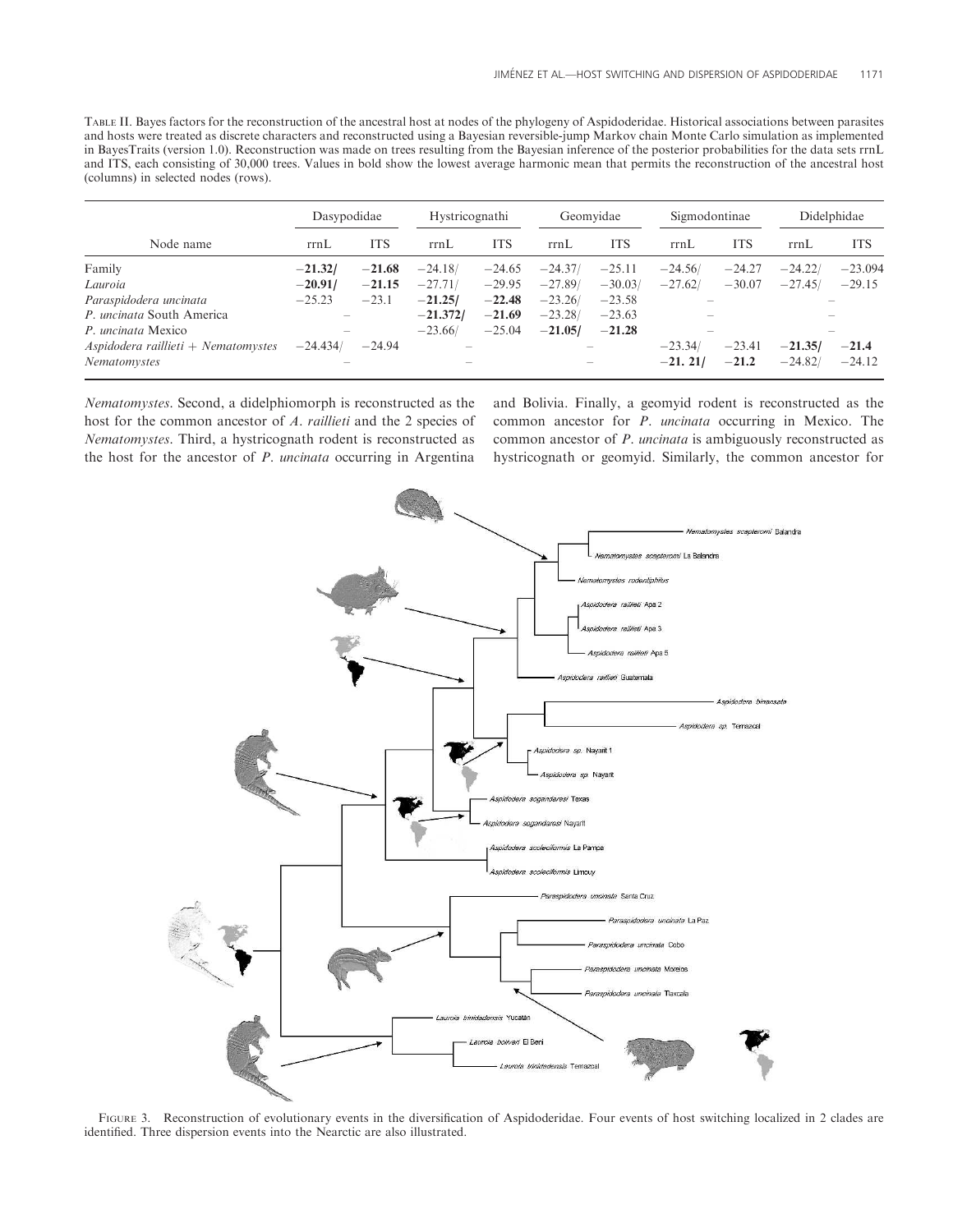TABLE III. Bayes factors for the reconstruction of the ancestral area at nodes of the phylogeny of Aspidoderidae. Historical associations between parasites and hosts were treated as discrete characters and reconstructed using a Bayesian reversible-jump Markov chain Monte Carlo simulation as implemented in BayesTraits (version 1.0). Reconstruction was made on trees resulting from the Bayesian inference of the posterior probabilities for the data sets rrnL and ITS, each consisting of 30,000 trees. Values in bold show the lowest average harmonic mean that permits the reconstruction of the ancestral area (columns) for selected nodes (rows).

|                           | Neotropical |            | Nearctic  |            |  |  |
|---------------------------|-------------|------------|-----------|------------|--|--|
| Node name                 | rmL         | <b>ITS</b> | rrnL      | <b>ITS</b> |  |  |
| Family                    | $-12.37/$   | $-13.18$   | $-12.31/$ | $-14.01$   |  |  |
| Aspidodera sp.            | $-12.96/$   | $-13.03$   | $-11.79/$ | $-15.72$   |  |  |
| Aspidodera sogandaresi    | $-16.47/$   | $-14.9$    | $-11.85/$ | $-12.96$   |  |  |
| Paraspidodera uncinata    | $-12.04/$   | $-12.05$   | $-12.15/$ | $-12.05$   |  |  |
| P. uncinata Mexico        | $-13.81/$   | $-15.79$   | $-11.84/$ | $-13.24$   |  |  |
| P. uncinata South America | $-12.1/$    | $-12.09$   | $-12.14/$ | $-13.98$   |  |  |

Aspidoderidae is ambiguously reconstructed as a dasypodid or dasypodid/hystricognath/geomyid. The optimization of the host used on the phylogeny of the family using ITS resulted in the reconstruction of a dasypodid as the host for the ancestor of Aspidoderidae.

The reconstruction of ancestral states on the basis of Bayes factors is summarized in Table III. These results reveal lower harmonic means for Dasypodidae as the ancestral host at the 4 main nodes, including the common ancestor of the family and at least 3 deep clades (Fig. 3; Table III). Bayes factor values reveal lower harmonic means for didelphid marsupials as the ancestral host for A. raillieti and species of Nematomystes (Table III). A sigmodontine rodent is reconstructed as the ancestor for the 3 specimens in Nematomystes (3.7; 2.92). The internal node supporting individuals of *P. uncinata* collected in both continents show similar values for Bayes factors for geomyid (2.85) and hystricognath rodents (3.16) relative to dasypodids. The independent analysis of each clade results in lower harmonic means for a hystricognath as the ancestral host for P. uncinata collected in South America, and for a geomyid as the ancestor for the parasites collected in Mexico. The reconstruction of ancestral distributions on 3 fully resolved species trees reveals 2 hostswitching events in the clade including Nematomystes and A. raillieti and in the basal splitting between P. uncinata and the rest of the species.

#### **DISCUSSION**

#### Phylogenetic signal

Both data partitions reveal that species traditionally included in Aspidodera are paraphyletic relative to species of Nematomystes and P. uncinata. Aspidodera does not appear to be monophyletic in that nominal species are included in 2 different clades with moderate support. The type species of the genus, A. scoleciformis, appears to be the sister group for P. uncinata, and the grouping of A. raillieti, N. rodentiphilus, and N. scapteromi shows a very high support. The rest of the species analyzed including *Aspidodera* sp. A. binansata and A. sogandaresi are part of independent clades with low support. The relationship among these species challenges the traditional division into subfamilies and highlights the

unreliability of the anostomosing cordons in the definition of Aspidodera. This is apparent by the relative placement of Lauroia as the sister group for the rest of the species in the family and the grouping of A. scoleciformis and P. uncinata as sister groups. The synapomorphies that define the new groupings as well as the names proposed for each clade will be proposed elsewhere. It should be noted that several species endemic to Brazil, including A. ansirupta Proença, 1937, A. lacombae Vicente, 1964, Aspidodera subulata (Molin, 1860), A. vazi Proença, 1937, L. travassosi Proença, 1938, and *Proencaia heterospiculata* Gomes and Pereira 1970, were not available for this analysis. The inclusion of these missing species should help resolve the internal branches, improving the resolution of the relationships among members of Aspidodera.

Inclusion of additional specimens is also necessary for species already sampled, since it may provide evidence on their genetic variability. For example, A. binansata is represented by a single specimen collected in Bolivia, yet the species has a wide distribution and shows a relatively long branch. The problem is evident in the parsimony-based analyses, in which the species is included with specimens of an unnamed species of Aspidodera present in Mexico (Fig. 2).

The topology of the species tree is different from the rrnL and ITS trees in the placement of P. uncinata as the basal species for the family, yet it reveals Aspidodera as paraphyletic and it is congruent in the strong support for the sister group relationship among A. raillieti and both species of Nematomystes. In addition, it shows that the 2 species in Aspidodera present in Mexico and the United States are not reciprocal sister groups. In Figure 1A, A. sogandaresi appears as the sister group for A. scoleciformis, whereas the unnamed species of Aspidodera is part of a clade with low support grouping A. binansata, A. raillieti, and the 2 species of Nematomystes. Since specimens labeled as P. uncinata in Mexico appear to form a tight monophyletic group, it would be convenient treating these as a separate species in the reconstruction of the species tree. Additional samples throughout the continent are necessary to estimate any grouping formed by P. uncinata in South America.

#### Reconstruction of ancestral states: Continental distribution

The distribution of individual parasites was coded as either Neotropical or Nearctic depending on their collecting sites (Table I). For data sets rrnL and ITS, the parsimony-based analysis unequivocally reconstructs a Neotropical origin for the common ancestor of Aspidoderidae and reveals 3 dispersal events into the Nearctic. The only exception is the clade formed for A. sogandaresi, on the basis of optimization on the ITS topology since the reconstruction of its ancestral state is ambiguous. Perhaps because of the conflicting resolution at basal branches of the trees, values of Bayes factors are not conclusive for the reconstruction of the ancestor of the family as either Neotropical or Nearctic. This was also the case for most of the internal nodes; only 3 of the 11 nodes analyzed showed a perceptible difference in Bayes factor values (Pagel et al., 2004). This difference was strongly positive for the clade including A. sogandaresi. In the other 2 cases, the Bayes factor values were lower than 2, and could be interpreted as a moderate support for a Nearctic affinity of individuals of Aspidodera sp. and P. uncinata occurring in Mexico (Table II). This pattern suggests that 3 independent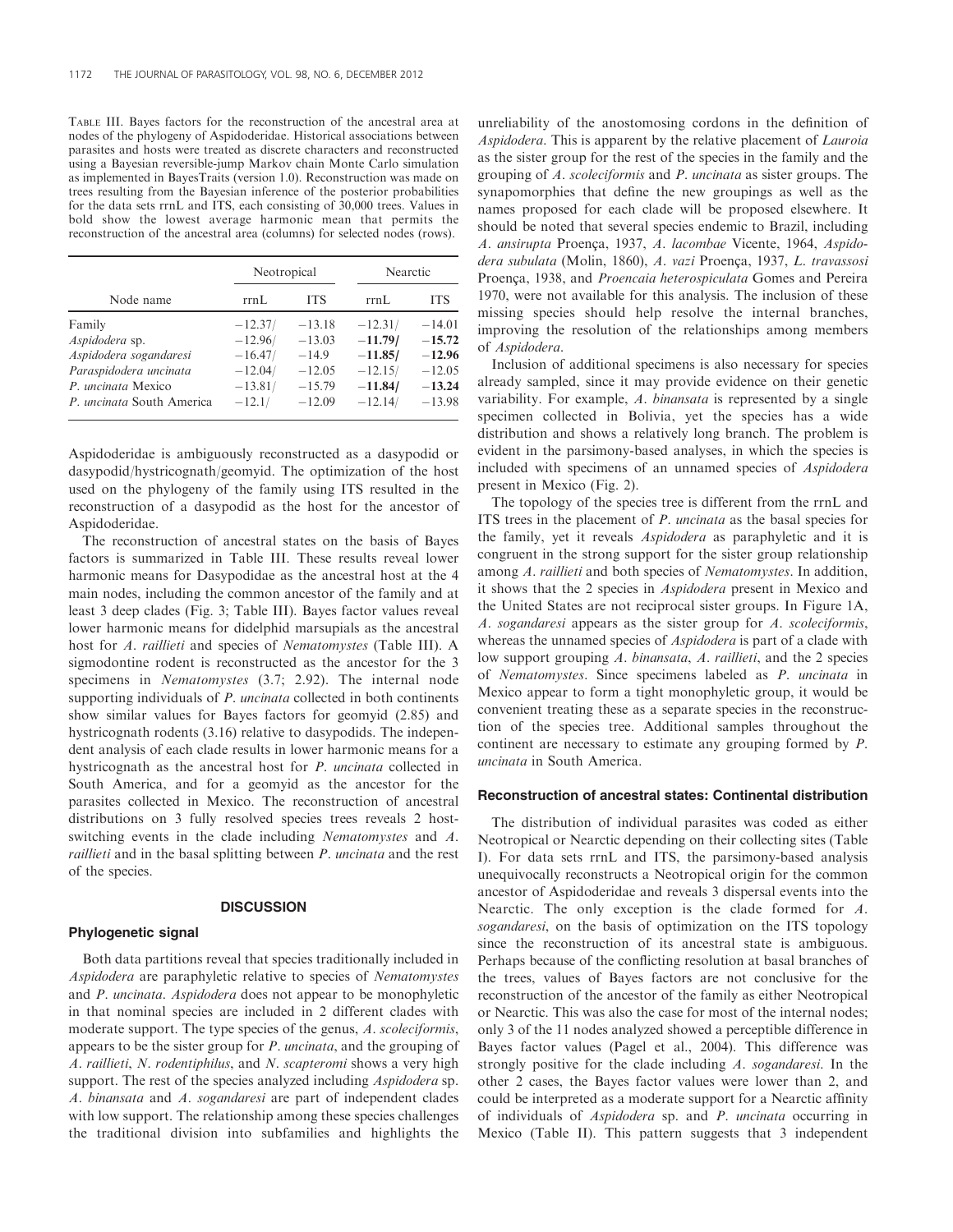lineages dispersed into the Nearctic. In the case of P. uncinata, this dispersion would have been associated to hystricognath rodents moving northward (Simpson, 1980). The other 2 events involve Aspidodera sp. and A. sogandaresi, strict parasites of 9 banded armadillos. These 2 species belong to different clades in the phylogeny (Figs. 1–3). This relationship suggests that at least 2 parasite lineages of Aspidodera entered the Nearctic independently, and it is consistent with empirical evidence showing the presence of 2 lineages of 9-banded armadillos that dispersed though Mexico (Arteaga et al., 2012). The origin and affinities of these 2 species of Aspidodera cannot be established with certainty because of the low support and credibility of the internal branches supporting Aspidodera sp.

#### Reconstruction of ancestral states: Associations with hosts

The reconstruction of Dasypodidae as the ancestor of the family appears strongly supported by Bayes factors (Table III). This suggests that the lineage that originated aspidoderid nematodes and the early diversification may have been associated with an ancestor of dasypodids (armadillos). Although this observation is congruent with the sequence of origin and diversification for Dasypodidae, dated  $40 \pm 9$  mya (Delsuc et al., 2004), and hystricognaths in the new World, dated  $33.8 \pm 1.8$ mya (Opazo, 2005), the reconstruction of the ancestor should be treated as ambiguous as indicated by all parsimony-based analyses. In addition, Dasypodidae is ambiguously reconstructed as the synapomorphic host for Aspidoderidae, as well as for each of the 3 main clades recovered in the phylogeny (Fig. 3).

Relative to the records that we presented herein, most of the specimens assigned to Aspidodera collected from dasypodids were recovered from 9-banded armadillos. Dasypus novemcinctus is the most common species in the family as well as the one showing the widest geographical distribution. The scale of our sampling prevents us from understanding the distribution of the parasites across the different species of dasypodids, especially in those localities where several species occur in sympatry. On the basis of this, it is yet unclear the degree of specificity of several species in Aspidodera toward the 21 recognized species in Dasypodidae (Gardner, 2007). There is no data set that allows a direct comparison of the distribution of these parasites in any of the species of armadillos occurring in sympatry.

In the phylogeny of the family, 2 of the internal nodes show an optimal reconstruction for ancestors other than dasypodids. This signifies that the 4 events of host switching are localized in 2 clades of the phylogeny of Aspidoderidae (Fig. 3). This suggests that, in Aspidoderidae, host switching is likely to occur in members of the same clade and perhaps there is an inherited ability that allow these parasites to do so. The features or ability that would allow these parasites to undergo host switching are presently unknown. Yet, it must be correlated with their ability to survive on the resources available in a wide host spectrum.

The first of these clades groups specimens of *P. uncinata* and the second includes A. raillieti and the 2 known species of Nematomystes. The hosts used by A. raillieti comprise didelphids (opossums) and sigmodontine rodents (water rats, long-nosed rats, among others), whereas N. rodentiphilus and N. scapteromi have been recorded only in sigmodontine rodents (Sutton et al., 1980; Gomes, 1984; Santos et al., 1990; Jiménez-Ruiz and Gardner, 2003; Chagas-Moutinho et al., 2007; Navone et al.,

2009). The ancestor for species of Nematomystes is reconstructed as a sigmodontine rodent, whereas the ancestor for A, raillieti  $+$ Nematomystes is reconstructed as a didelphid marsupial. This suggests a double event of host switching, first from dasypodids to didelphids, and then from didelphids to sigmodontine rodents. These events would coincide with the patterns of diversification of marsupials in South America (Voss and Jansa, 2009) and the invasion and subsequent patterns of diversification of sigmodontine rodents in South America (D'Elía, 2003; Steppan et al., 2004). The study of the timing and evolution of lineages of parasites is necessary to test this correlation. Aspidodera raillieti has been recorded in Illinois and other localities in the United States, always associated with didelphids (Chandler, 1932; Cordell, 1974). The species has also been recorded in sigmodontine rodents in South America (Pinto et al., 1982; Gomes, 1984). Since it appears that convergence in diet, life styles, and physiology play an important role in the distribution of the parasite in different mammals, one could be expected to find this parasite in insectivorous rodents endemic to North America, including grasshopper mice of the genus Onychomys.

The reconstruction of the ancestral host for the clade A. scoleciformis  $+$  P. uncinata suggests an event of host switching from dasypodids to either geomyid or hystricognath rodents. Both hystricognath and geomyid rodents show similar Bayes factor values, although these are slightly better for hystricognaths (Table III). Analyses of the 2 branches of this clade allow an unequivocal reconstruction of geomyids as the host for the ancestor of P. uncinata in Mexico. In the other branch, hysticognath rodents are reconstructed as a synapomorphy for P. uncinata collected in South America (Fig. 3). Hystricognaths and geomyids have quite distinct evolutionary histories and geographic origins (Spradling et al., 2004; Opazo, 2005; Poux et al., 2006). The dispersal of hystricognaths northward would have resulted in a host-switching event toward geomyids. Some species of geomyid and hystricognath rodents are sympatric across Central America (Hall, 2001). We attempted to collect aspidoderid nematodes in localities where both hystricognaths and geomyids are known to occur in sympatry, with no success.

In addition to physical proximity there are other traits that mammals involved in this host–parasite association have in common. For instance, geomyids (pocket gophers) and ctenomyds (tuco-tucos) display convergence in fossorial life styles and herbivorous diets, yet these contrast with the herbivorous diets of Guinea pigs and other hystricognaths known to be infected with P. uncinata. The rest of the mammals show variations of semifossorial habits, and insectivorous or omnivorous diets (armadillos and opossums). However, representatives of the groups sampled are known to display low metabolic rates, some as the result of their insectivorous diet (McNab, 2000), fossorial and semifossorial habits, and uptake of large amounts of dirt (McNab, 1984). The identification of the resource that species of Aspidoderidae depend on in these mammals, as well as the role, if any, of physiology in this association remain to be discovered.

Our results suggest that 4 events of host switching in Aspidoderidae allowed their establishment in didelphid marsupials, and sigmodontine, hystricognath, and geomyid rodents (Fig. 3). The compatibility of P. uncinata with both hystricognath and geomyid rodents, as well as the compatibility of A. raillieti with marsupials and sigmodontine rodents, suggests the capability of these parasites to infect mammals with similar characteristics. It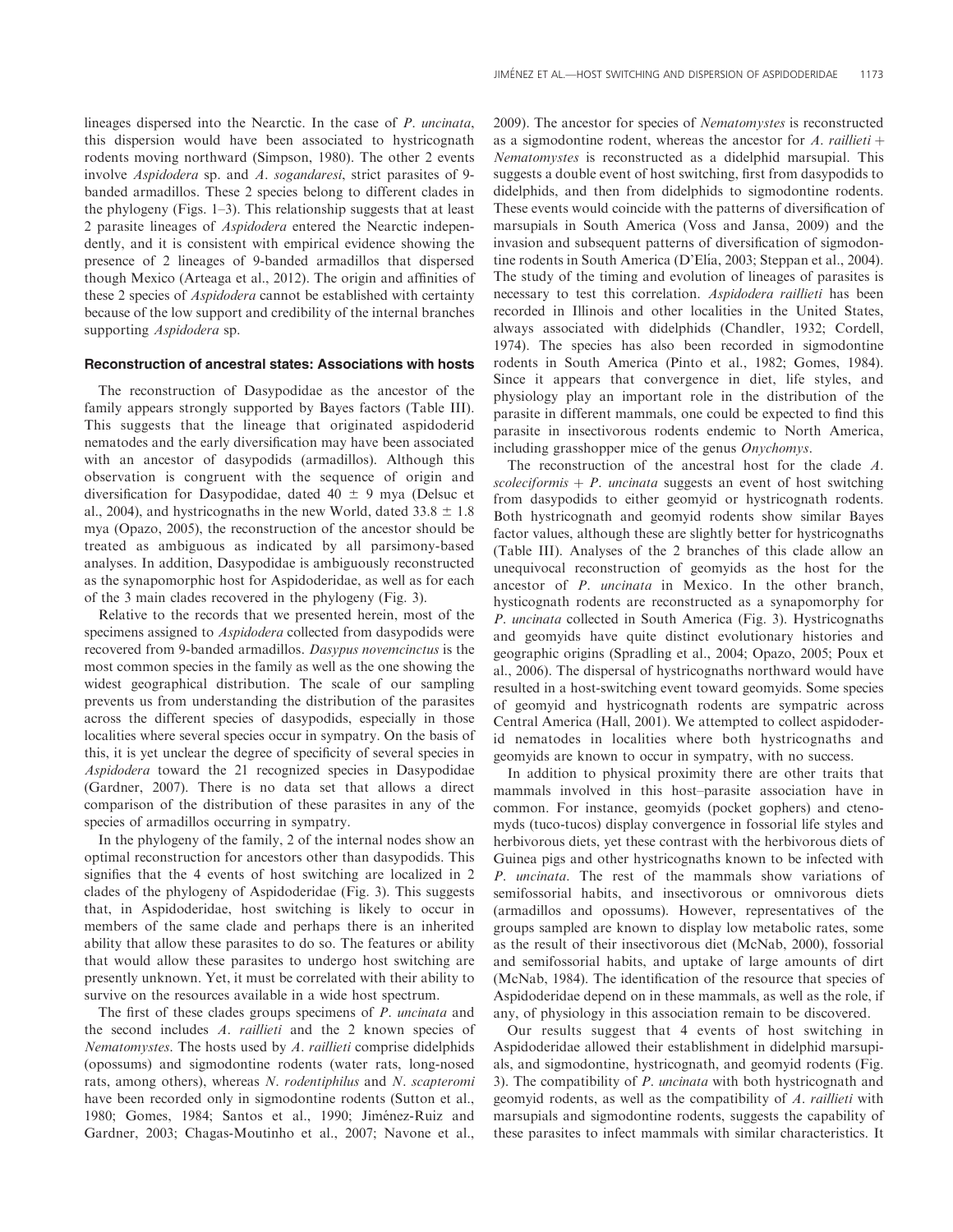also appears that the northward dispersion of 9-banded armadillos (Taulman and Robbins, 1996) carried 2 lineages of parasites with them, perhaps independently. The geographical expansion of hystricognaths and geomyids may have exposed geomyids to the parasites of hystricognaths and facilitated a switch and dissemination of this parasite through the southern edge of the Nearctic (Fig. 3). The analyses of protein-coding genes would allow the timing of the events of parasite diversification.

#### ACKNOWLEDGMENTS

We thank Laura A. Campbell for reading an earlier draft of this manuscript. Both work in the field and writing of this paper were supported by NSF grants BSR-8612329, BSR-9024816, DEB-9496263, DEB-9631295, DBI-0097019 to S.L.G. and the Hagan fund, the University of Nebraska State Museum and Faculty Seed Grants of the SIU College of Sciences to F.A.J. Virginia León-Règagnon, Sergio Guillén, Ana Malizia, Gerardo Pérez-Ponce de León, and Franklin Sogandares-Bernal provided specimens to complete our study.

#### LITERATURE CITED

- AGOSTA, S. J., N. JANZ, AND D. R. BROOKS. 2010. How specialists can be generalists: Resolving the ''parasite paradox'' and implications for emerging infectious disease. Zoologia 27: 151–162.
- ANDERSON, S. 1997. Mammals of Bolivia, taxonomy and distribution. Bulletin of the American Museum of Natural History 231: 1–652.
- ARTEAGA, M. C., D. PIÑERO, L. A. EGUIARTE, J. GASCA, AND R. A. MEDELLIN. 2012. Genetic structure and diversity of the nine-banded armadillo in Mexico. Journal of Mammalogy 93: 547–559.
- BROOKS, D. R. 1985. Historical ecology: A new approach to studying the evolution of ecological associations. Annals of the Missouri Botanical Garden 72: 660–680.
- BUETER, C., J. WECKSTEIN, K. P. JOHNSON, J. M. BATES, AND C. E. GORDON. 2009. Comparative phylogenetic histories of two louse genera found on Catharus thrushes and other birds. Journal of Parasitology 95: 295–307.
- CABRERA, A. L., AND A. WILLINK. 1973. Biogeografía de América Latina. Programa Regional de Desarrollo Científico y Tecnológico, Washington, D.C., 120 p.
- CASTRESANA, J. 2000. Selection of conserved blocks from multiple alignments for their use in phylogenetic analysis. Molecular Biology and Evolution 17: 540–552.
- CHAGAS-MOUTINHO, V. A., A. OLIVEIRA-MENEZES, M. Q. CÁRDENAS, AND R. M. LANFREDI. 2007. Further description of Aspidodera raillieti (Nematoda: Aspidoderidae) from Didelphis marsupialis (Mammalia: Didelphidae) by light and scanning electron microscopy. Parasitology Research 101: 1331–1336.
- CHANDLER, A. C. 1932. Notes on the helminth parasites of the opossum (Didelphis virginiana) in southeast Texas, with descriptions of four new species. Proceedings of the United States National Museum 81:  $1-15.$
- CHARLESTON, M. A. 1998. Jungles: A new solution to the host/parasite phylogeny reconciliation problem. Mathematical Biosciences 149: 191–223.
- CHOUDHURY, A., AND T. A. DICK. 2001. Sturgeons (Chondrostei: Acipenseridae) and their metazoan parasites: Patterns and processes in historical biogeography. Journal of Biogeography 28: 1411–1439.
- COMBES, C. 1991. Evolution of parasite life cycles. In Parasite–host associations. Coexistence or conflict?, C. A. Toft, A. Aeschlimann, and L. Bolis (eds.). Oxford University Press, Oxford, U.K, p. 62–82.
- CORDELL, R. L. 1974. Helminth parasites of the Virginia opossum, Didelphis marsupialis virginiana, in Southern Illinois. M.S. Thesis. Southern Illinois University at Carbondale, Carbondale, Illinois, 55 p.
- D'ELÍA, G. 2003. Phylogenetics of Sigmodontine (Rodentia, Muroidea, Cricetidae), with special reference to the akodont group, and with additional comments on historical biogeography. Cladistics 19: 307– 323.
- DELSUC, F., S. F. VIZCAÍNO, AND E. J. P. DOUZERY. 2004. Influence of Tertiary paloenvironmental changes on the diversification of South

American mammals: A relaxed molecular clock study with xenarthrans. BioMed Central Evolutionary Biology 4: 11.

- DUNNUM, J. L., AND J. SALAZAR-BRAVO. 2010. Molecular systematics, taxonomy and biogeography of the genus Cavia (Rodentia: Caviidae). Journal of Zoological Systematics and Evolutionary Research 48: 376–388.
- GARDNER, A. L. 2007. Mammals of South America. Chicago University Press, Chicago, Illinois, 669 p.
- GARDNER, S. L., AND J. P. HUGOT. 1995. A new pinworm, Didelphoxyuris thylamisis n. gen., n. sp. (Nematoda: Oxyurida) from Thylamys elegans (Waterhouse, 1839) (Marsupialia: Didelphidae) in Bolivia. Research and Reviews in Parasitology 55: 139–147.
- GASSER, R. B., N. B. CHILTON, H. HOSTE, AND I. BEVERIDGE. 1993. Rapid sequencing of rDNA from single worms and eggs of parasitic helminths. Nucleic Acids Research 21: 2525–2526.
- GOMES, D. C. C. 1984. Helmintos parasitos de Nectomys squamipes (Brants) do Municipio de Sumidouro, RJ. Memorias do Instituto Oswaldo Cruz 79: 67–73.
- ———, R. P. DA CRUZ, J. J. VICENTE, AND R. M. PINTO. 2003. Nematode parasites of marsupials and small rodents from the Brazilian Atlantic rain forest in the State of Rio de Janeiro, Brazil. Revista Brasileira de Biologia 20: 699–707.
- -, and R. C. S. Pereira. 1970. Sôbre um nôvo gênero da família ''Lauroiinae'' Skrjanin and Shikhobalova, 1951 (Nematoda, Subuluroidea). Atas da Sociedade Biologica do Rio de Janeiro 12: 35–37.
- HALL, E. R. 2001. The mammals of North America, 2nd ed., Vol. 1. Blackburn Press, Caldwell, New Jersey, 181 p.
- HELED, J., AND A. J. DRUMMOND. 2010. Bayesian inference of species trees from multilocus data. Molecular Biology and Evolution 27: 570–580.
- HUELSENBECK, J. P., AND B. RANNALA. 1997. Phylogenetic methods come of age: Testing hypotheses in an evolutionary context. Science 276: 227–232.
- AND B. LARGET. 2000. A Bayesian framework for the analysis of cospeciation. Evolution 54: 352–364.
- HUYSE, T., AND F. A. M. VOLCKAERT. 2005. Comparing host and parasite phylogenies: Gyrodactylus flatworms jumping from goby to goby. Systematic Biology 54: 710–718.
- INGLIS, W. G. 1967. The evolution, host relationships and classification of the nematode superfamily Heterakoidea. Bulletin of the British Museum (Natural History) 15: 3–28.

JANZEN, D. H. 1980. When is it coevolution? Evolution 34: 611–612.

- JIMÉNEZ-RUIZ, F. A., AND S. L. GARDNER. 2003. Aspidoderid nematodes from Bolivian armadillos, with the description of a new species of Lauroia (Heterakoidea: Aspidoderidae). Journal of Parasitology 89: 978–983.
	- ———, ———, AND F. CATZEFLIS. 2011. Structure of parasite component communities of didelphid marsupials: Insight from a comparative study. Journal of Parasitology 97: 779–787.
	- D. Noronha, and R. M. Pinto. 2008. The systematic position of Lauroiinae Skrjabin and Schikhobalova, 1951 (Nemata: Heterakoidea: Aspidoderidae), as revealed by the analysis of traits used in its diagnosis. Cladistics 24: 459–476.
- JOBB, G., A. VON HAESELER, AND K. STRIMMER. 2004. TREEFINDER: A powerful graphical analysis environment for molecular phylogenetics. BMC Evolutionary Biology 4: 18.
- KELLY, D. W., R. A. PATERSON, C. R. TOWNSEND, R. POULIN, AND D. M. TOMPKINS. 2009. Parasite spillback: A neglected concept in invasion ecology? Ecology 90: 2047–2056.
- KISHINO, H., AND M. HASEGAWA. 1989. Evaluation of the maximum likelihood estimate of the evolutionary tree topologies from DNA sequence data, and the branching order of Hominoidea. Journal of Molecular Evolution 29: 170–179.
- LIGHT, J. E., AND M. D. HAFNER. 2008. Codivergence in heteromyid rodents (Rodentia: Heteromyidae) and their sucking lice of the genus Fahrenholzia (Phthiraptera: Anoplura). Systematic Biology 57: 449– 465.
- MCNAB, B. 1984. Physiological convergence amongst ant-eating and termite-eating mammals. Journal of Zoology, London 203: 485–510. 2000. Metabolic scaling—Energy constraints on carnivore diet. Nature 407: 584–584.
- NAVONE, G. T. 1986. Estudios parasitológicos en edentados argentinos. II Nematodes parásitos de armadillos: Aspidodera fasciata (Schneider, 1866); Aspidodera scoleciformis (Diesing, 1851) y Aspidodera vazi